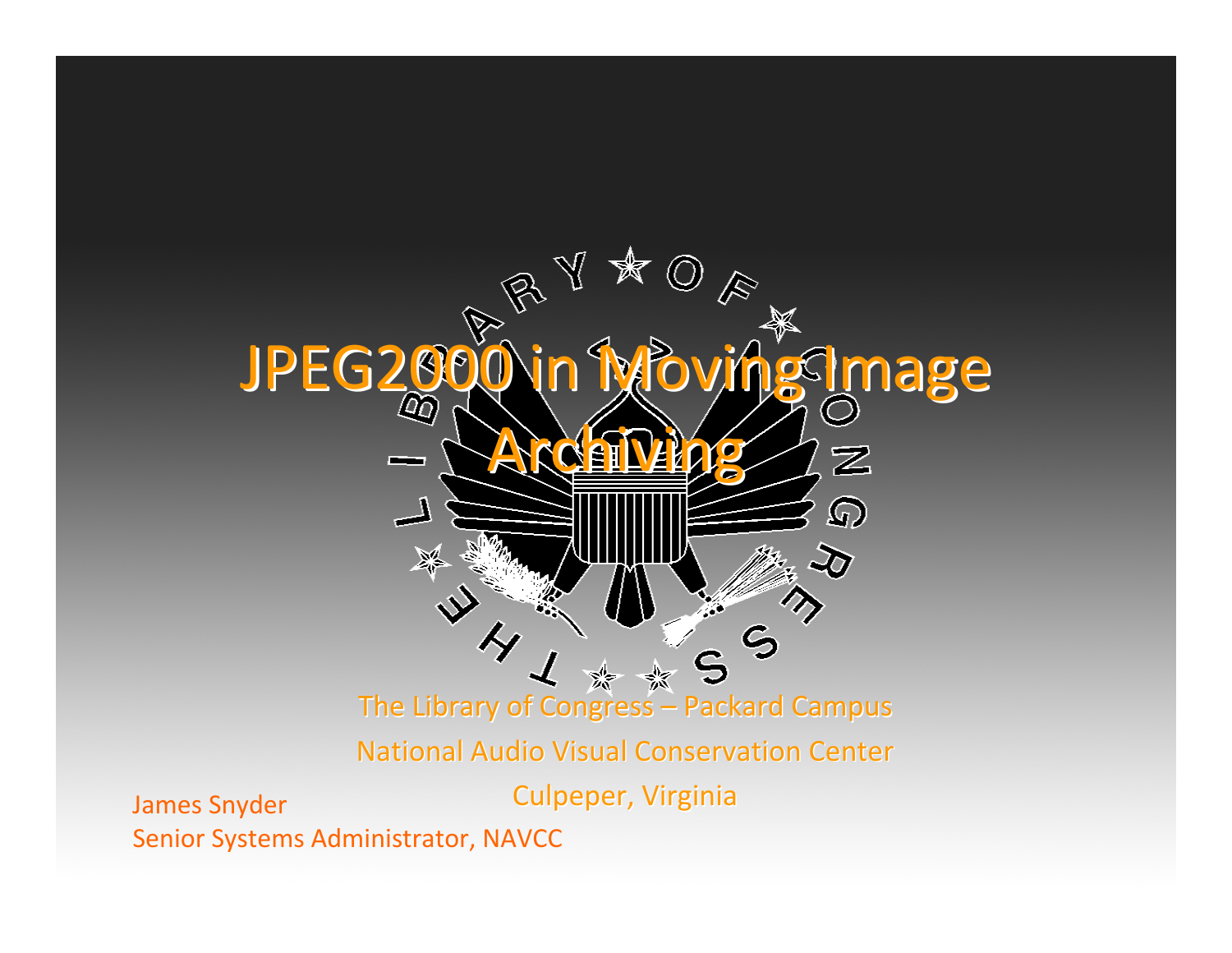#### Our Mission: Digitize the Entire Collection

- Bring the 'dark archive' into the 'light'
- Make it more accessible to researchers and the public
	- –Stream audio and moving image to the public
	- $-$  Without compromising the rights of the © holders
- Required the development of new technologies & processes
- •Required Required new ways of thinking thinking about preservation preservation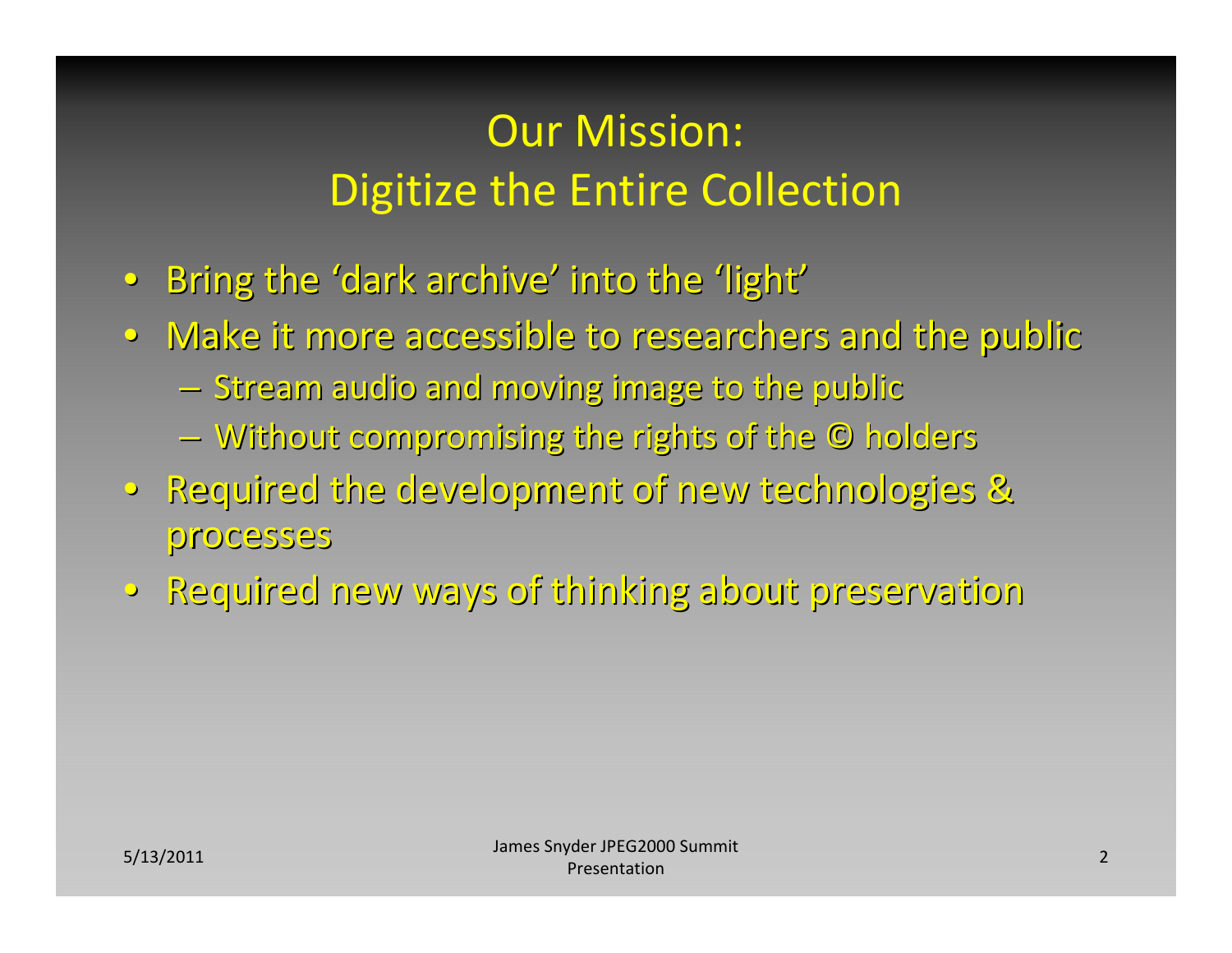# Digitizing Everything

#### Consume Mass Quantities!

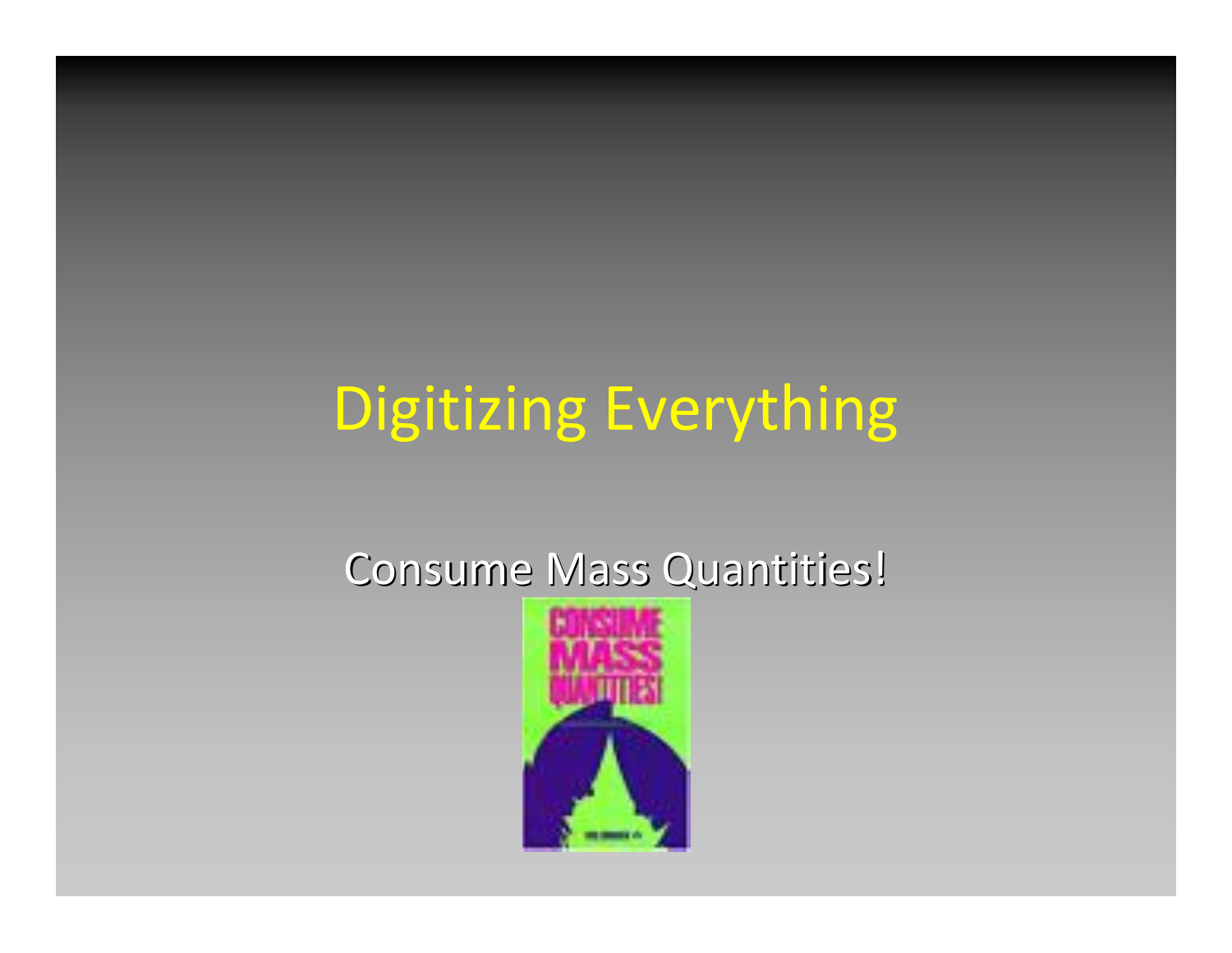# Overall Digitizaton Goals

- Archive is essentially a permanent data set  $-$  We have a different perspective on the word 'longevity'  $\,$
- $\bullet$  Files should be able to stand alone without references to external external databases databases
	- $-$  Lots of metadata wrapped in the files!  $\,$
- Digitize items in their original quality
	- $-$  Audio at highest bandwidth in the recording
	- –Video at its native resolution resolution
	- $-$  Film scanned at resolution equal to the highest available on film
		- $-$  4096 x 3112 for 16mm; 8192 x 6224 for 35mm in development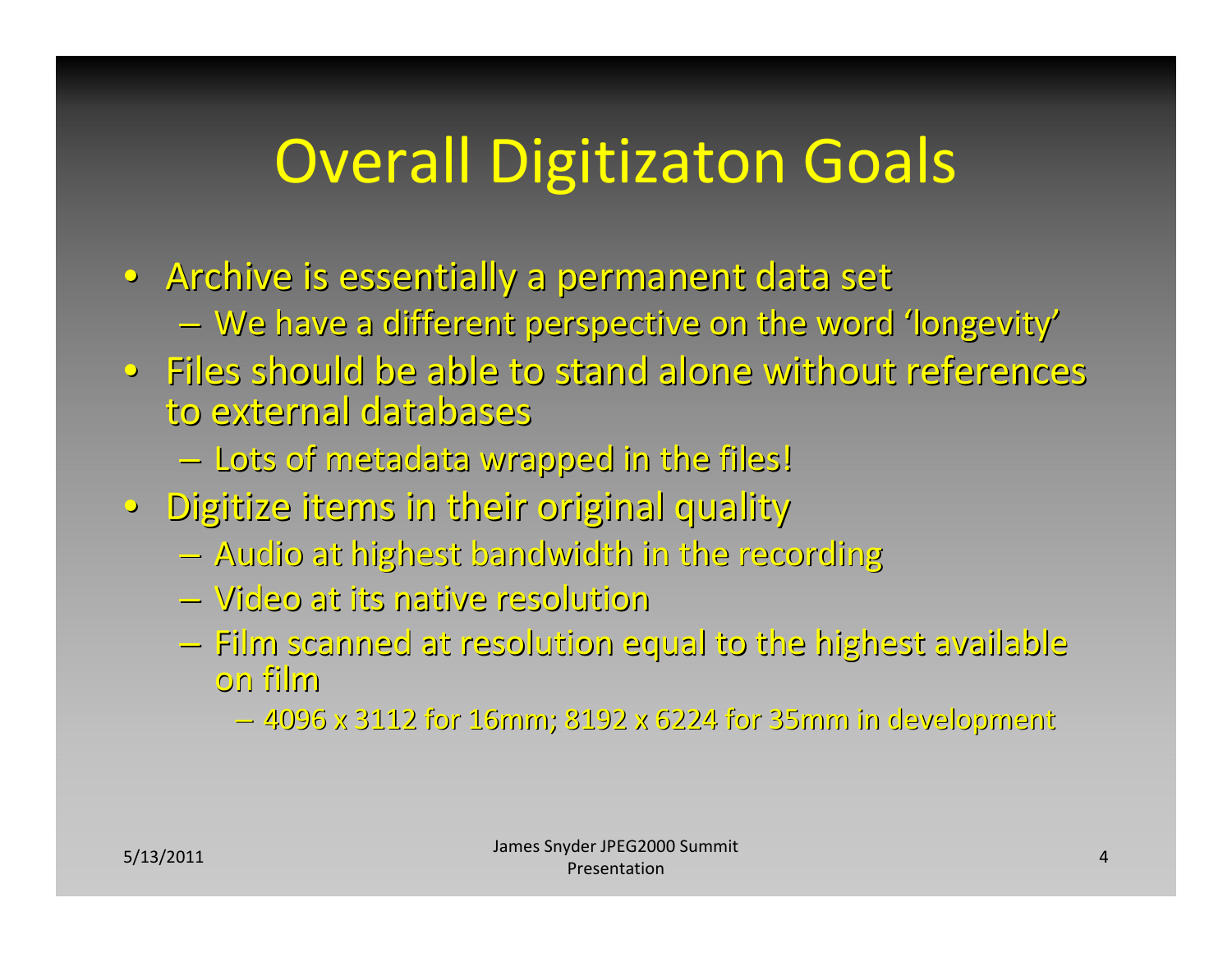# Overall Digitizaton Goals

- Use as much off-the-shelf products as feasible
- Invent items or write custom software only when a commercial product cannot fit the  $\,$ need
- $\circ$  Use industry standards as much as possible –Most video formats formats were created created using standards standards anyway; why reinvent the wheel for preservation?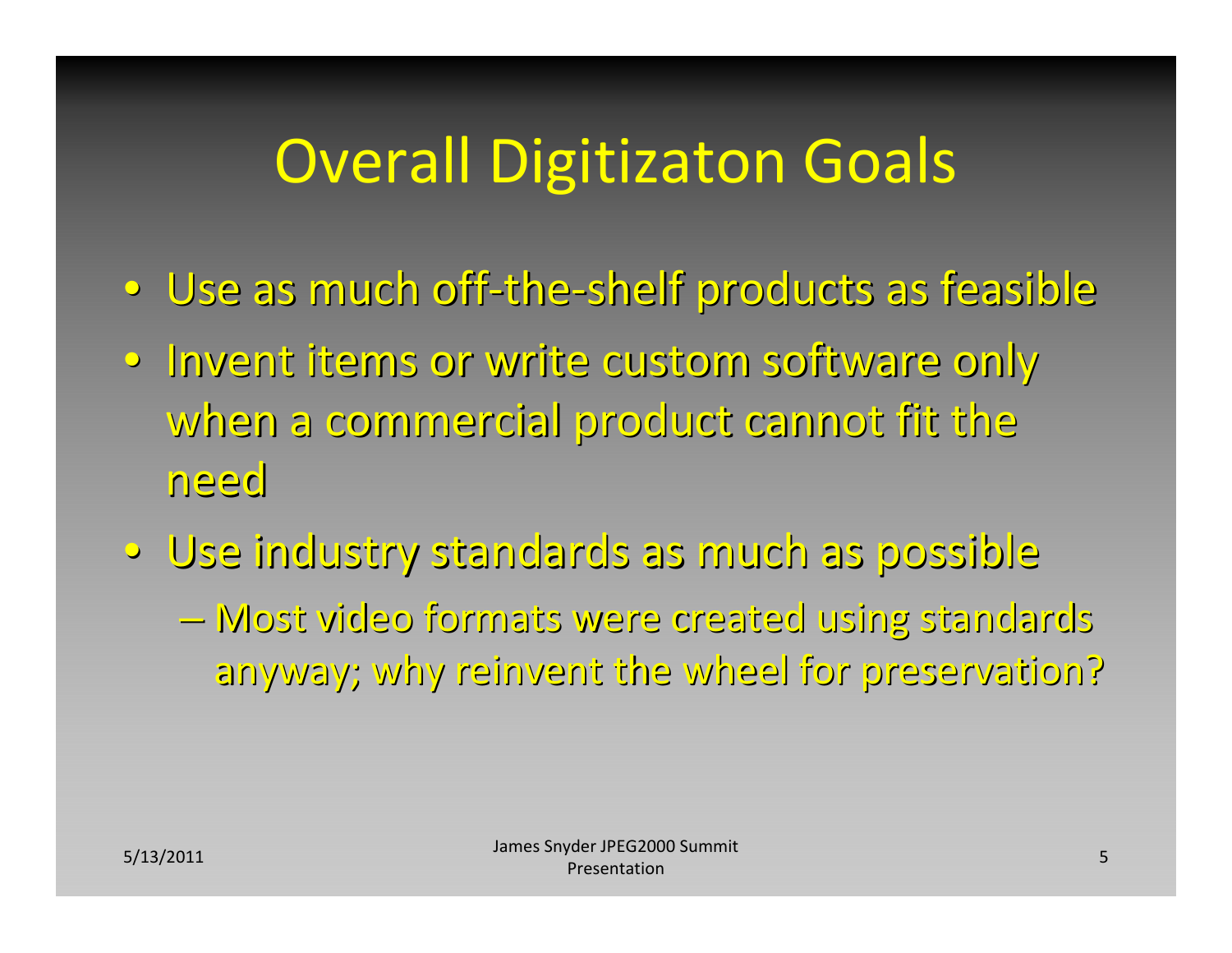# Overall Digitizaton Goals

- Video:
	- JPEG2000 'lossless' (reversible 5x3) (ISO 15444)
	- •MXF OP1a
- Film: (planned)
	- JPEG2000 lossless with MXF OP1a wrapper (goal)
	- $\bullet~$  Short-term expediency: DPX with BWF audio
	- 4k (4096 x 3112) JPEG2000 Lossless encoding now<br>• available from vendors available from vendors vendors
	- Working with vendors to extend to 8k (and beyond, if<br>needed)
- •Audio:
	- •96 kHz/24 bit BWF RF64 (Broadcast (Broadcast Wave Format) Format)
	- •Limited Limited metadata metadata capabilities: capabilities: looking looking at MXF OP1a wrapper for more metadata in audio-only files as well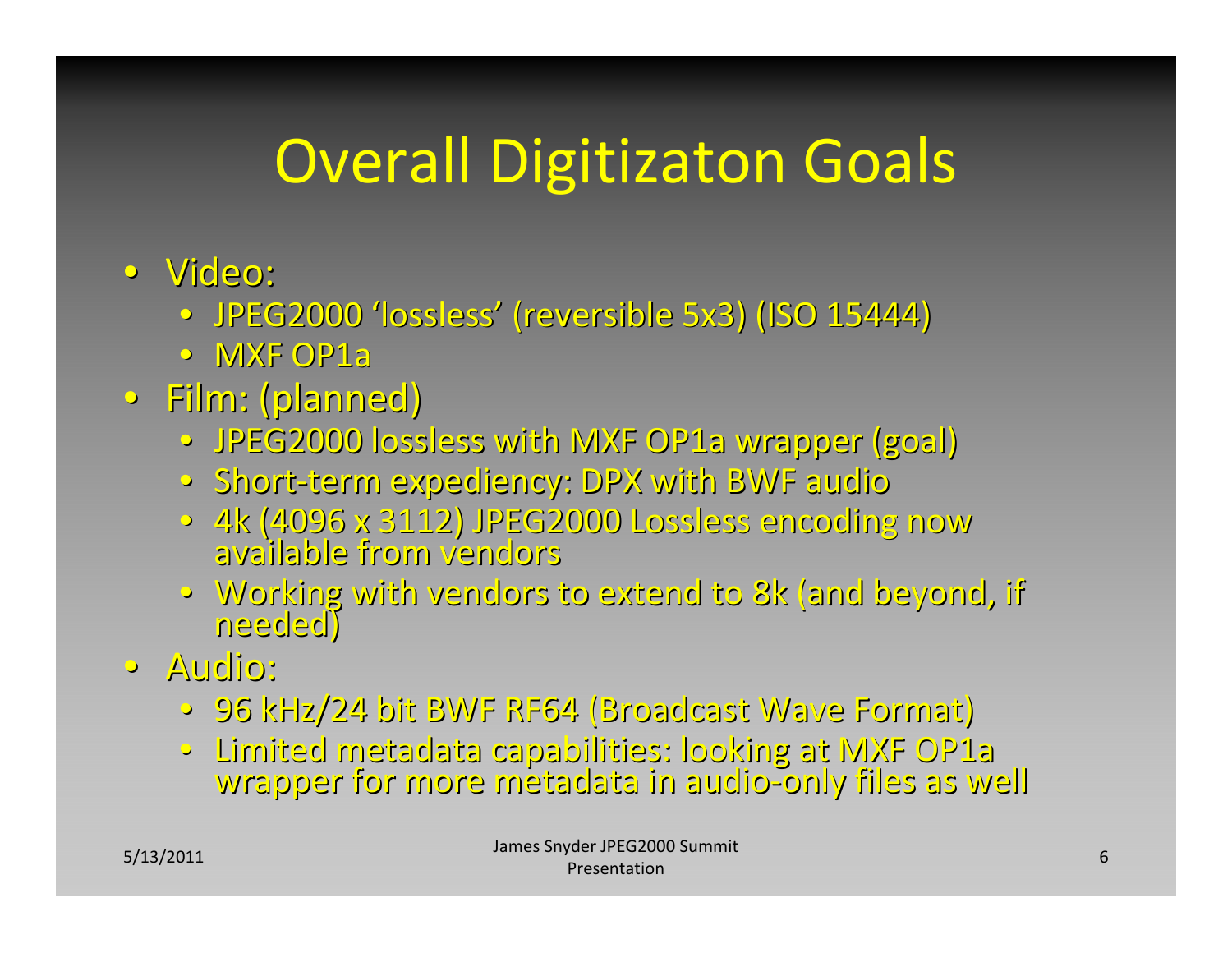## Why JPEG2000 Lossless?

The first practical moving image compression standard that doesn't throw away picture content in any way.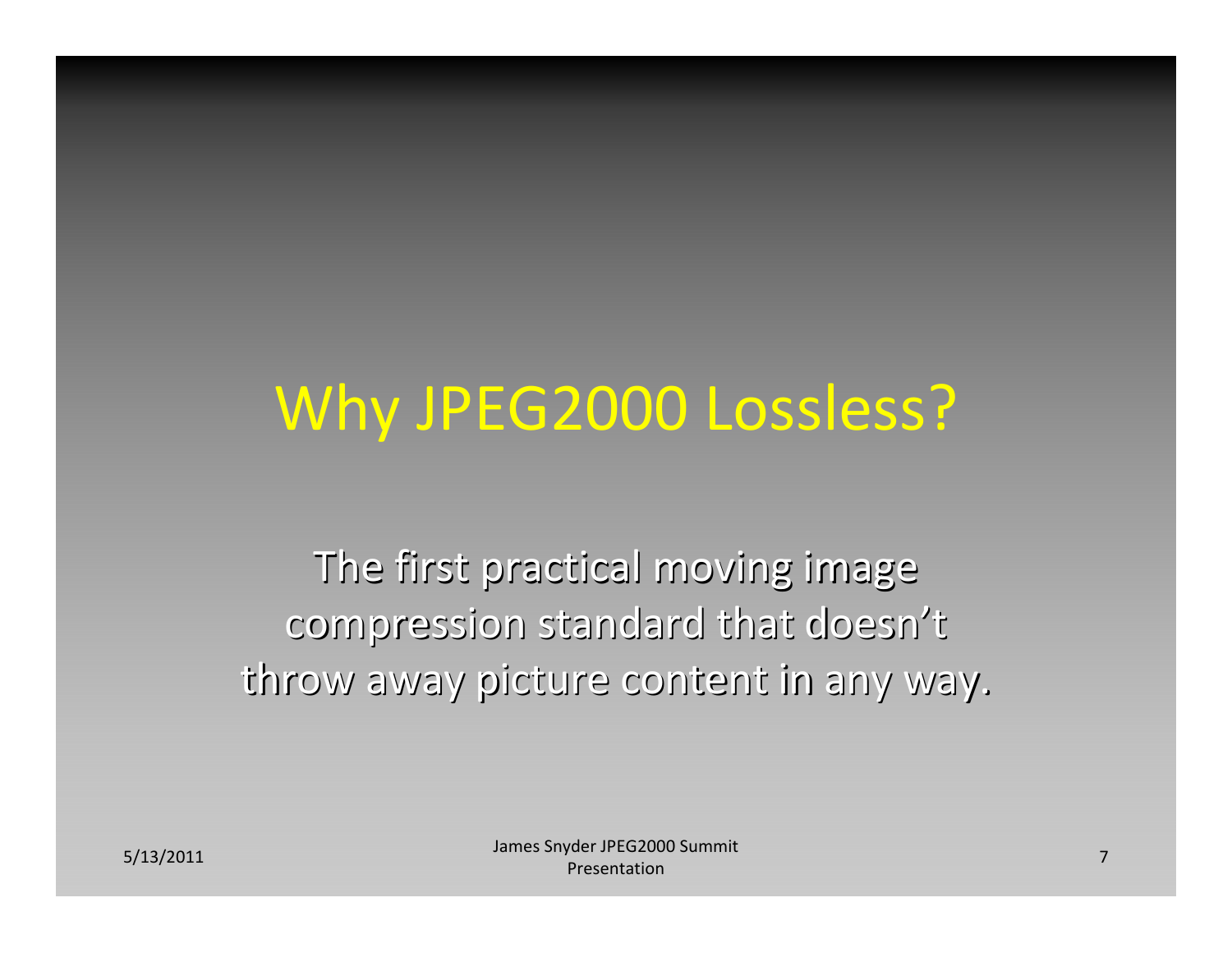#### JPEG2000 JPEG2000

- **An international** standard (ISO 15444)
- $\bullet~$  The first, and currently only, standardized compression compression scheme that has a truly mathematically mathematically lossless lossless mode
- •No LA (Licensing (Licensing Agreement) Agreement) that has issues

- No mathematically lossless profiles in any other standardized compression compression scheme
- Other have licensing agreements that have legal or temporal issues
- •Many are vendor specific specific and thus used at the whims of the manufacturer manufacturer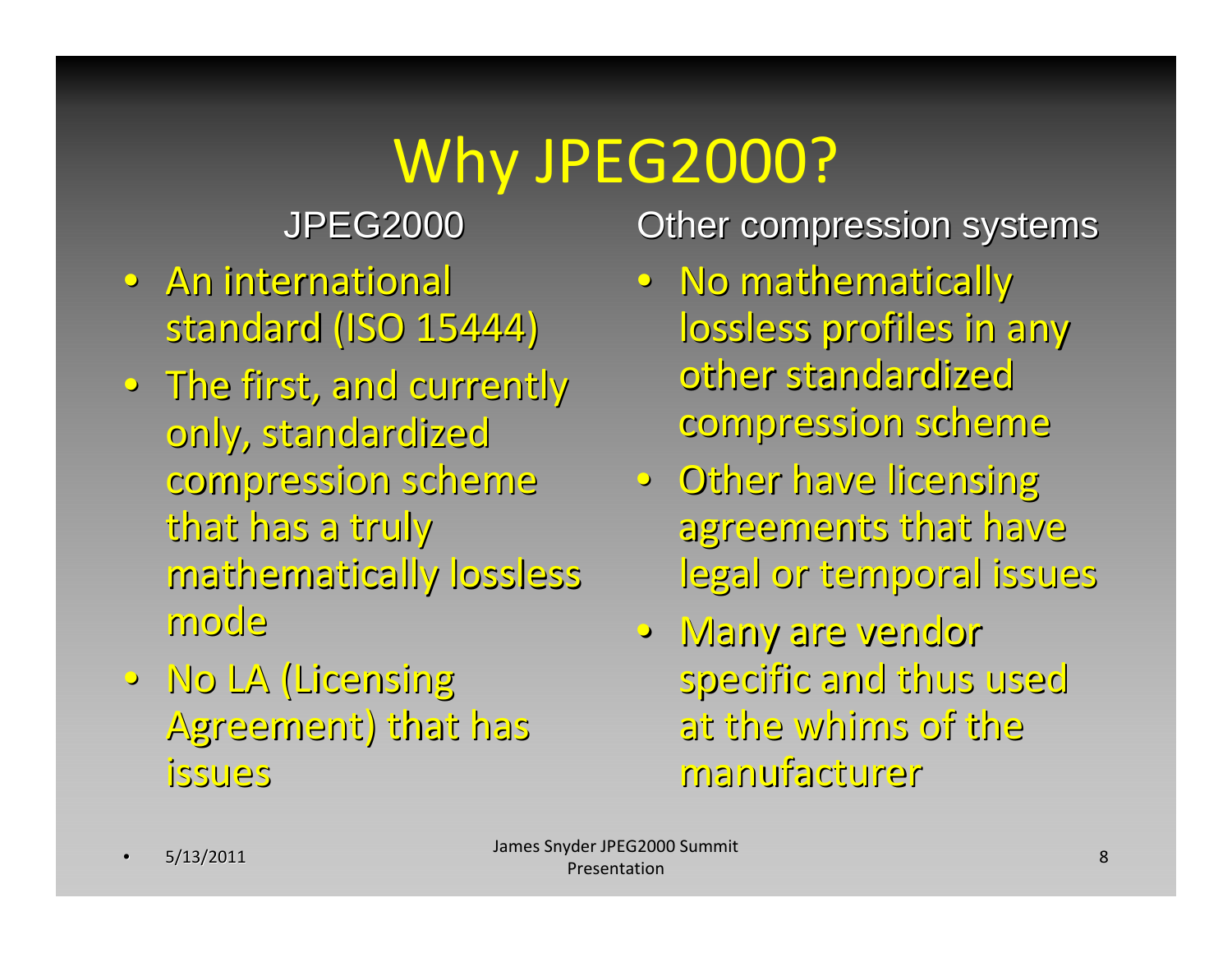JPEG2000 JPEG2000

- •Unlike MPEG, it's <sup>a</sup> standard not a toolkit
- •Wavelet Wavelet based
- •Can be wrapped wrapped in <sup>a</sup> standardized standardized file wrapper wrapper (MXF) which promotes promotes interoperability interoperability

- MPEG is a toolkit, meaning different implementations exist for the same profile/level & bitrate
- •MPEG, DV are DCT based, which results in unnatural unnatural boundaries boundaries that are very visible visible to the eye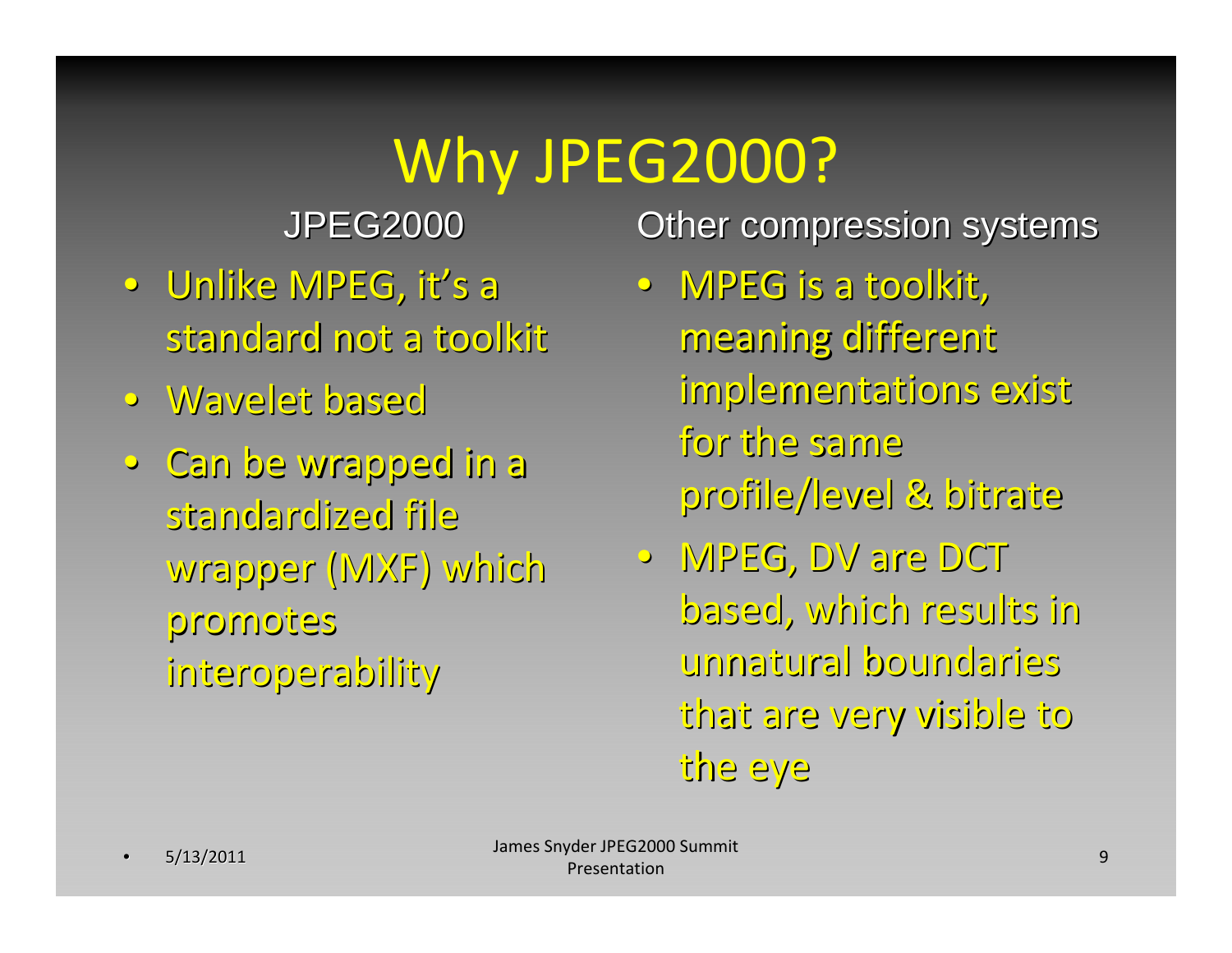JPEG2000 JPEG2000

• Lossless means no concatenation concatenation artifacts artifacts created by encoding that aren't already there

- All lossy compression schemes suffer concatenation concatenation artifacts artifacts
- · Particularly bad between between codecs that compress compress using different toolkits:
	- –MPEG>DV MPEG>DV
	- –DV>MPEG DV>MPEG
	- MPEG-4/H.264 > low bitrate MPEG-2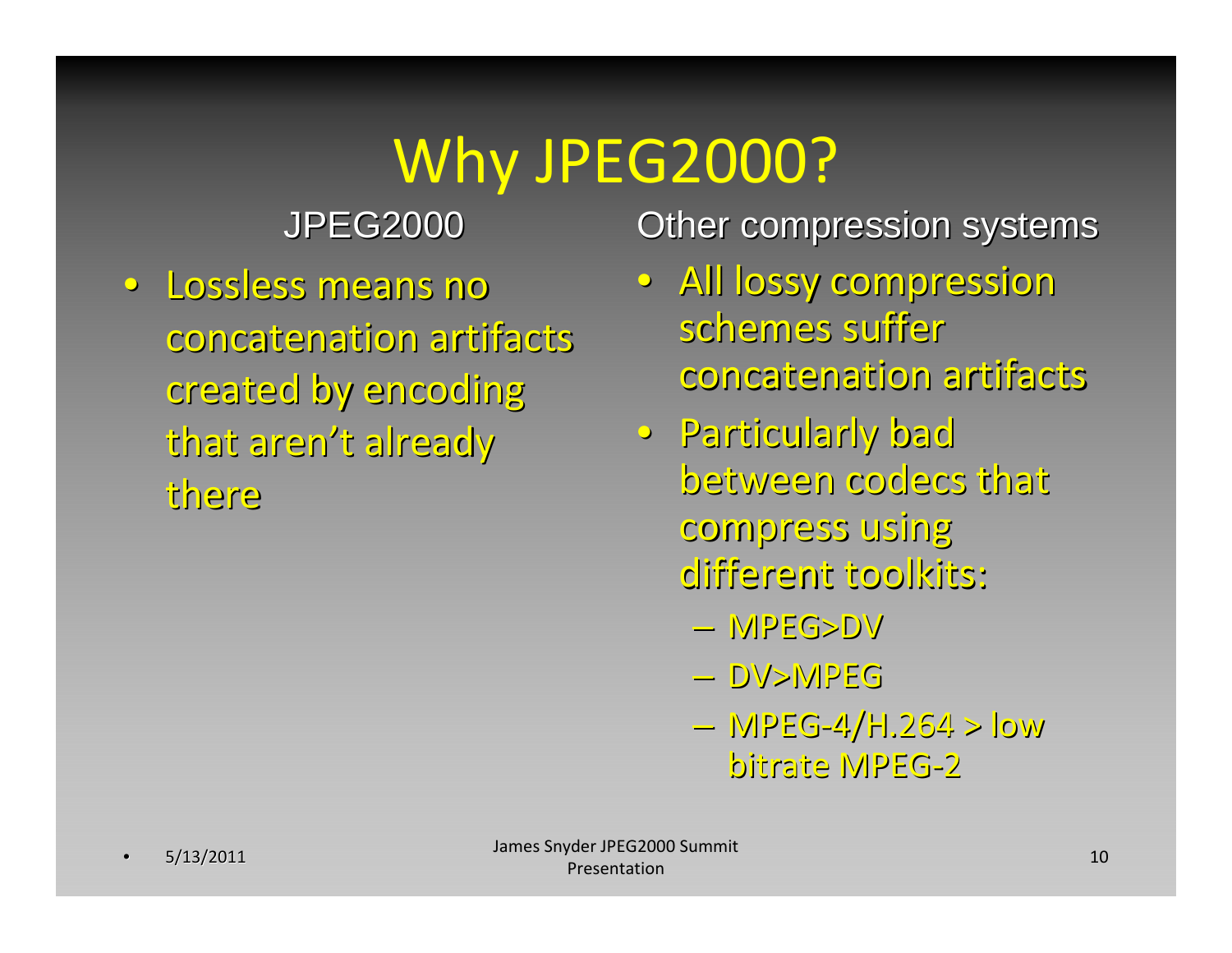JPEG2000 JPEG2000

- Can accommodate multiple color spaces
	- –YPbPr
	- –RGB
	- $-$  XYZ
	- –New ones being worked on
- •Can accommodate accommodate multiple multiple bit depths
	- –Video: 8 & 10 bits/channel bits/channel
	- –Film: 10‐16 bits/channel bits/channel

- •MPEG‐2 is 8 bit ONLY
- MPEG-4: mostly 8 bit but one 10 bit profile for production production
- •YPbPr color space ONLY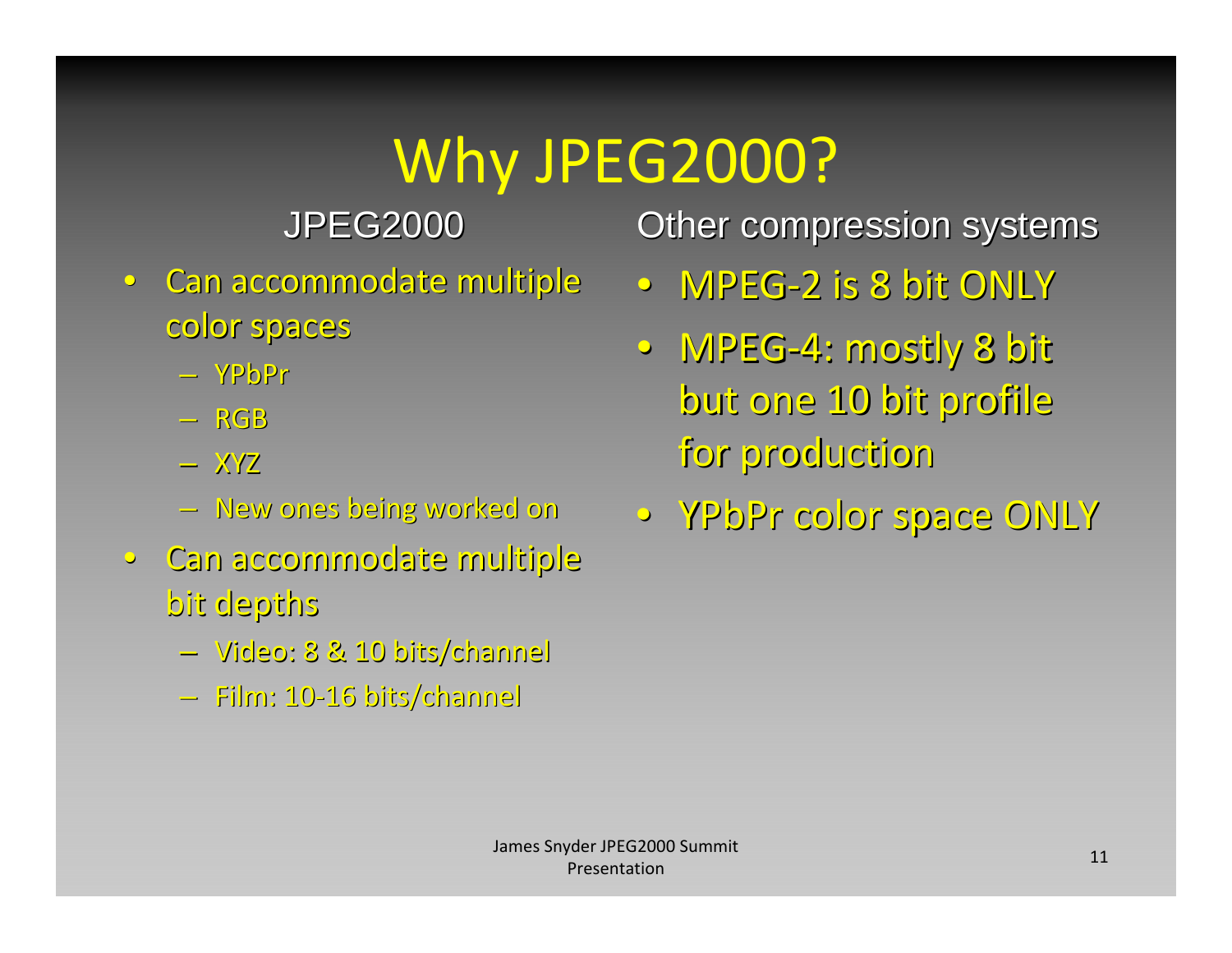#### File Format

#### MXF File Wrapper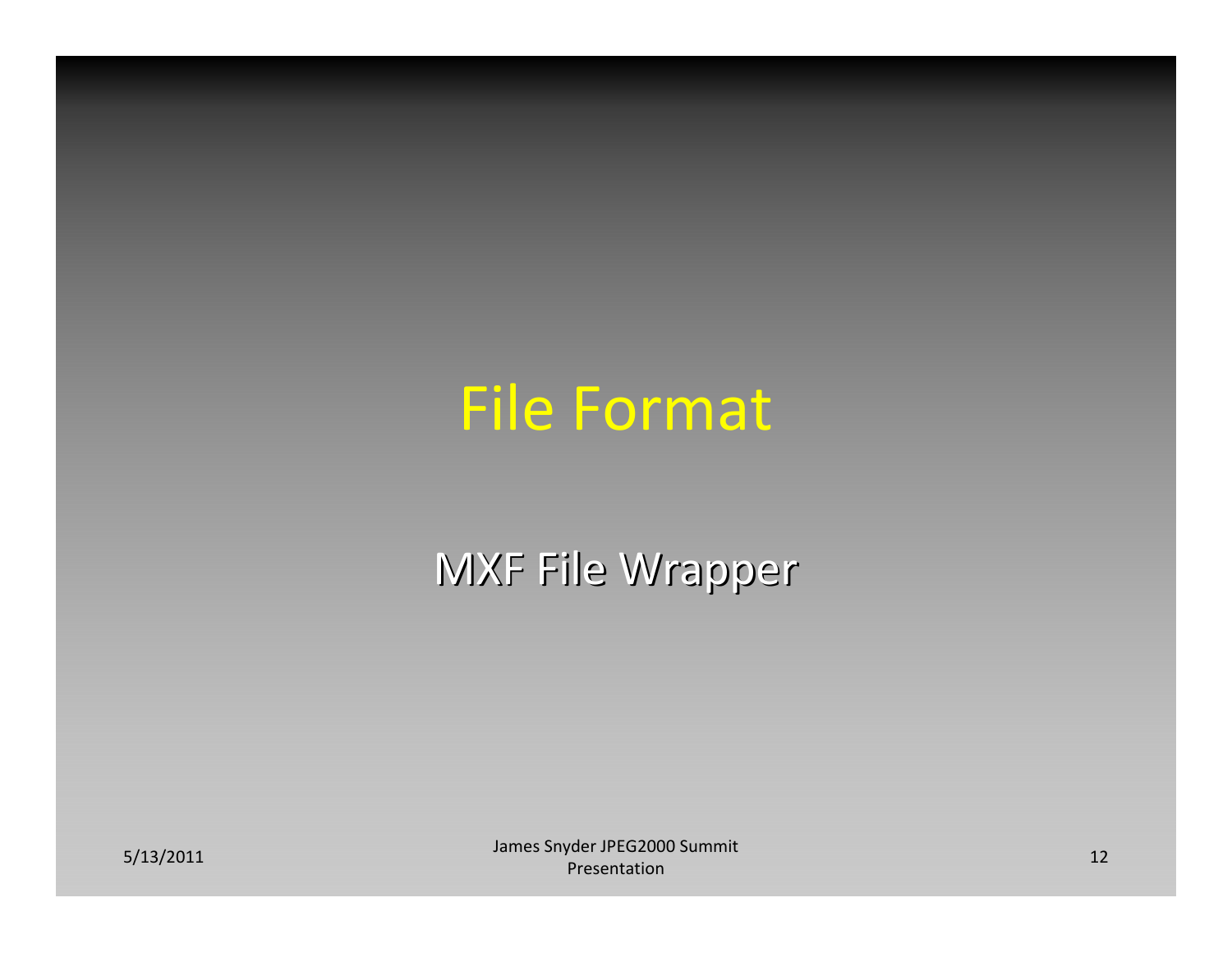# Why Not JPEG2000 File?

- Part 3 defines a .jp2 moving image file, but it can't handle the variety of sources required in archiving archiving
- MXF file standard already in progress, with far more flexibility designed into the standard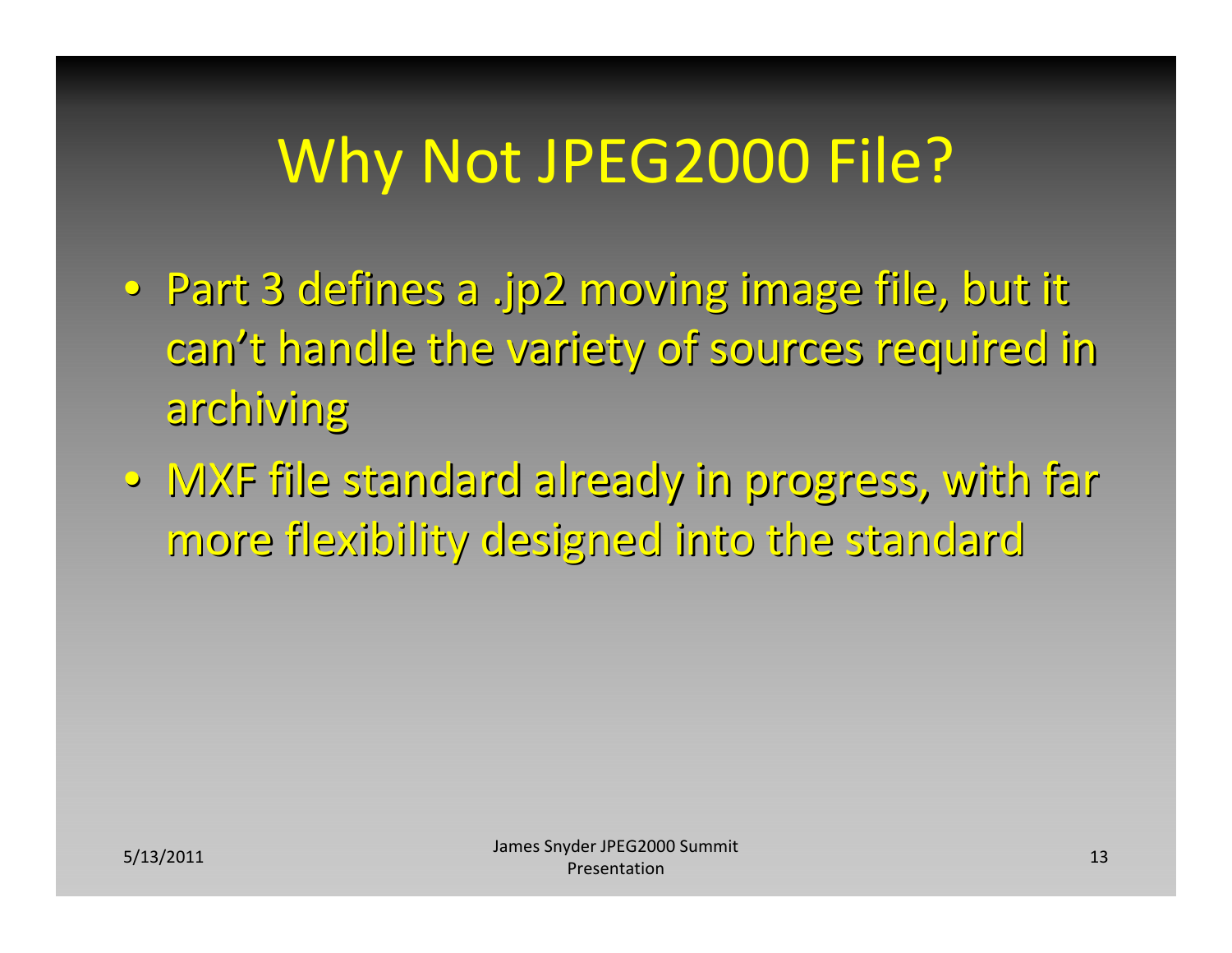#### Solution:

#### Wrap JPEG2000 part 3 encoded moving image essence into the MXF file format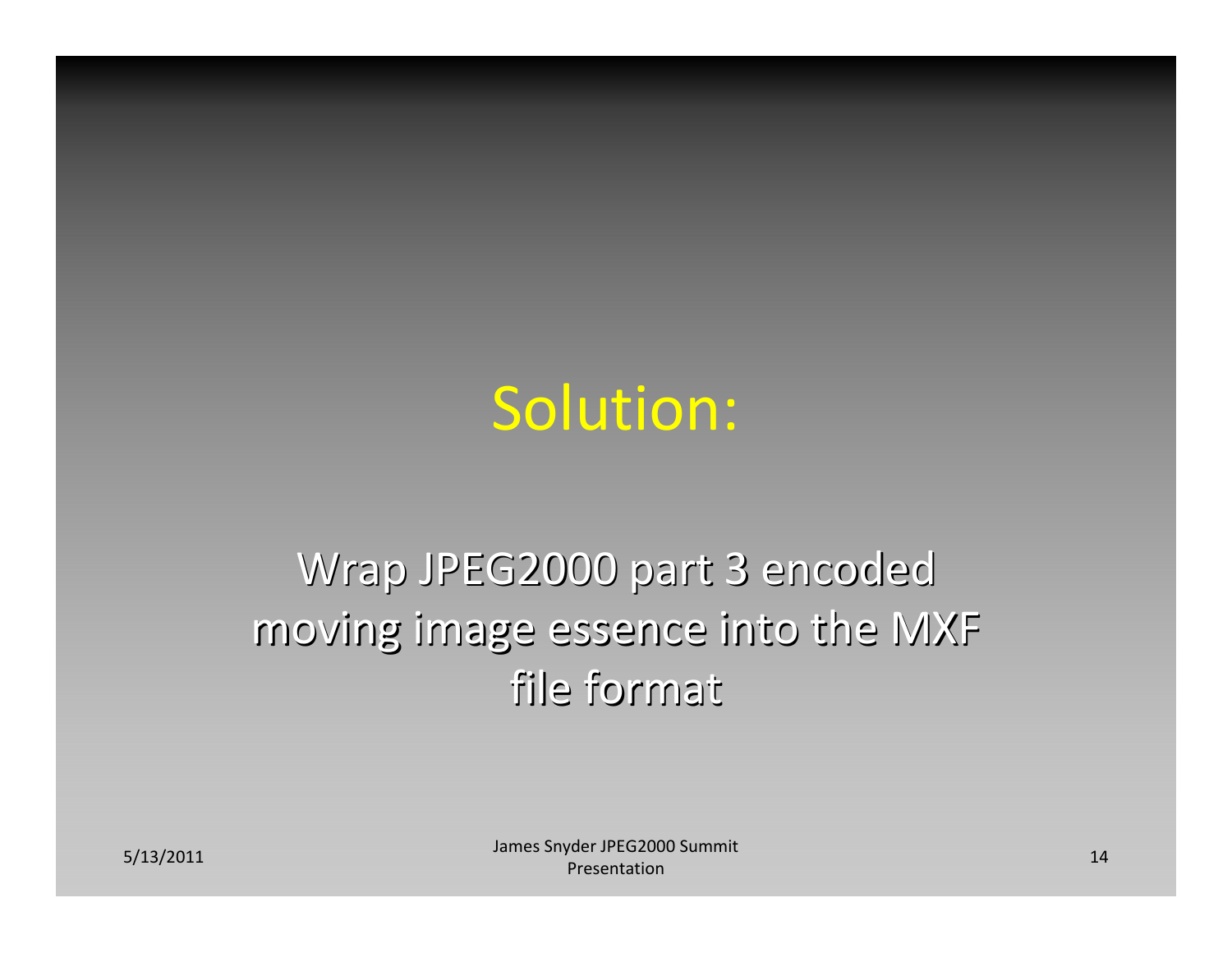# Why MXF?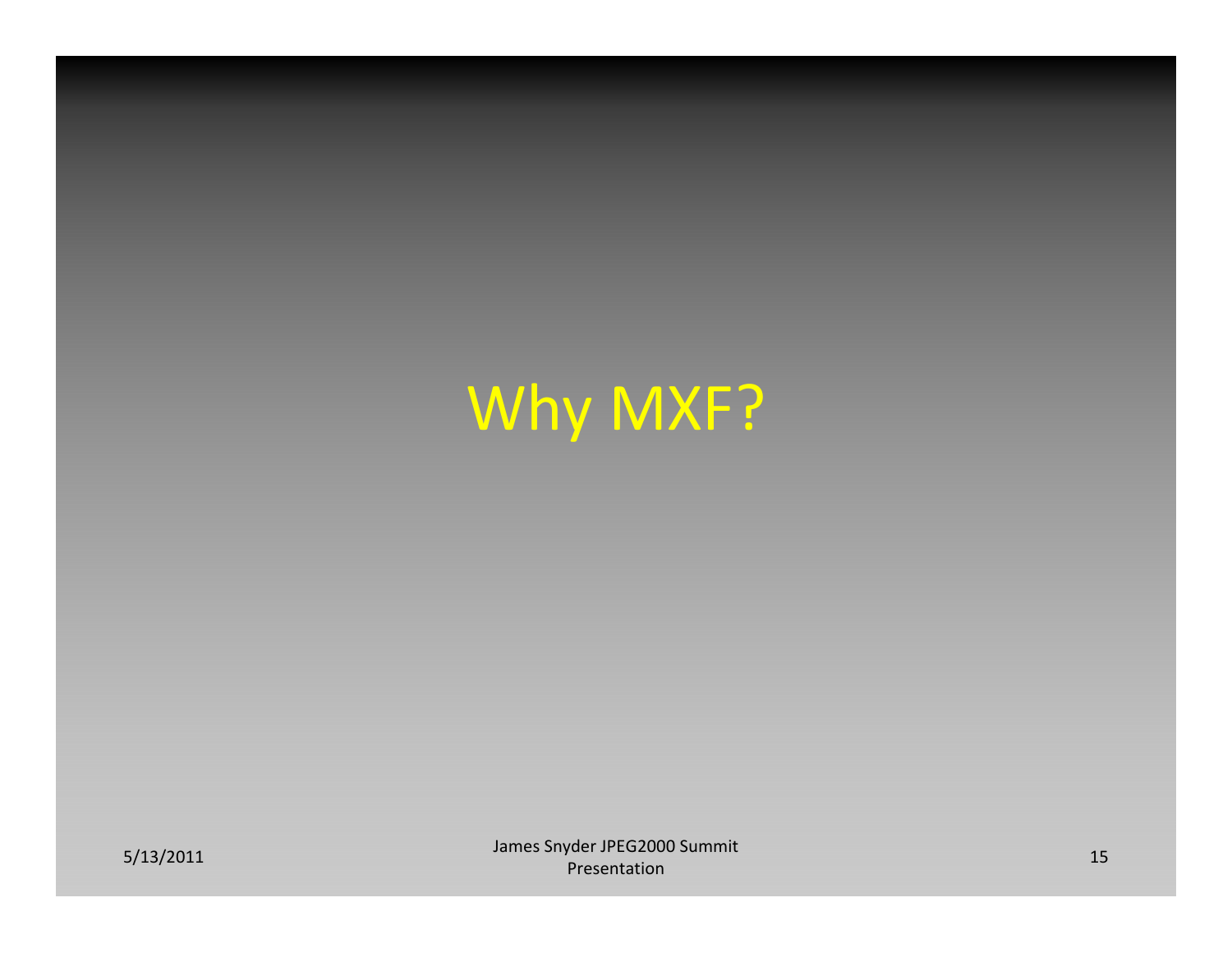### Issue: Interoperability

- How to create files that will work across multiple platforms and vendors seamlessly?
- Most common production file formats today are both vendor specific: specific:
	- –.mov <sup>=</sup> Apple
	- –.avi <sup>=</sup> Microsoft Microsoft (original (original Windows Windows video format) format)
- •If the owner of the format decides decidesto make <sup>a</sup> change or orphan the format: what then?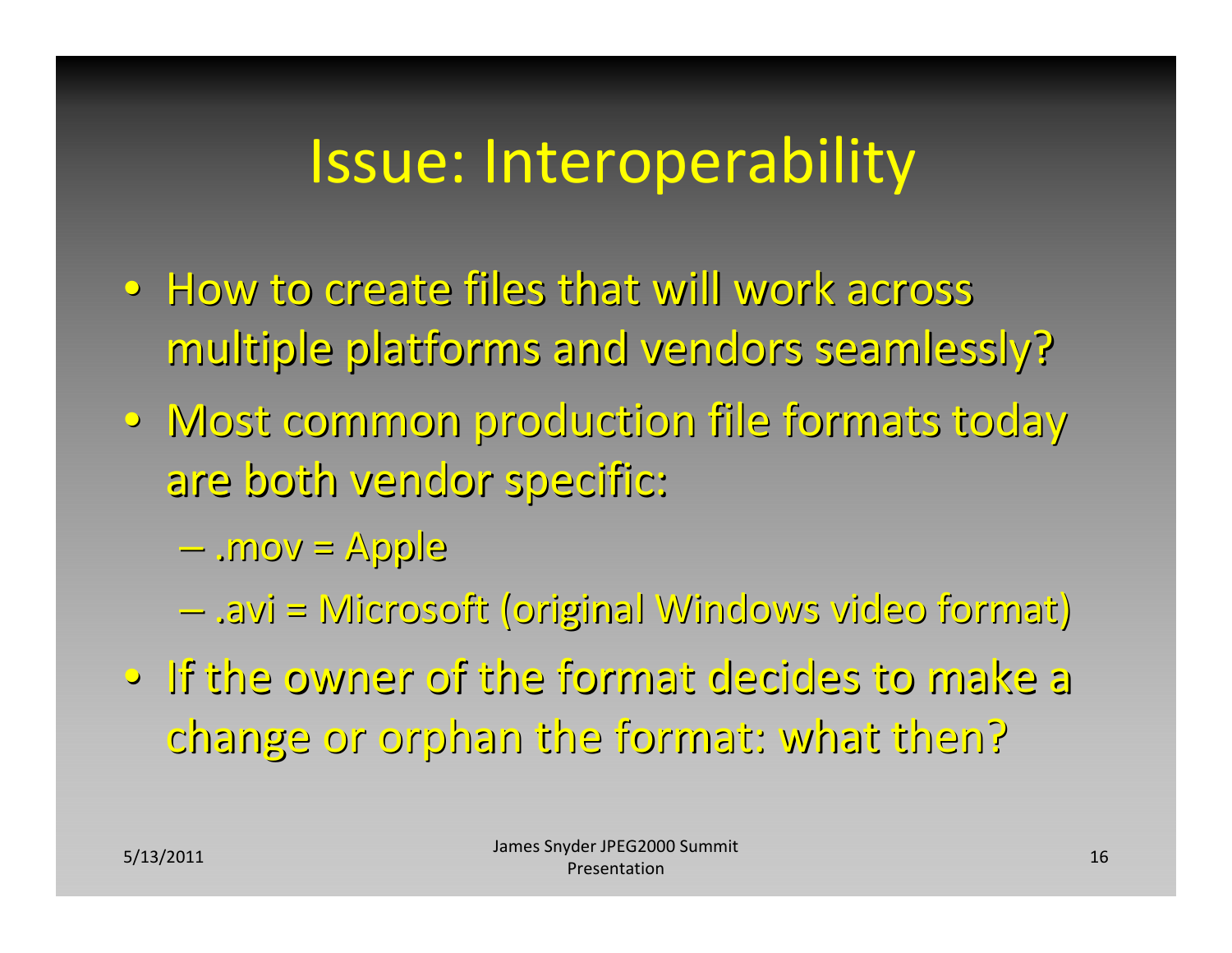## Interoperability Solution

- $\bullet\,$  File format standardized by the SMPTE (Society of Motion Picture & Television Engineers) Engineers) & AMWA (Advanced (Advanced Media Workflow Association)
- Allows different flavors of files to be created for specific specific production production environments environments
- Can act as a wrapper wrapper for metadata metadata & other types of associated data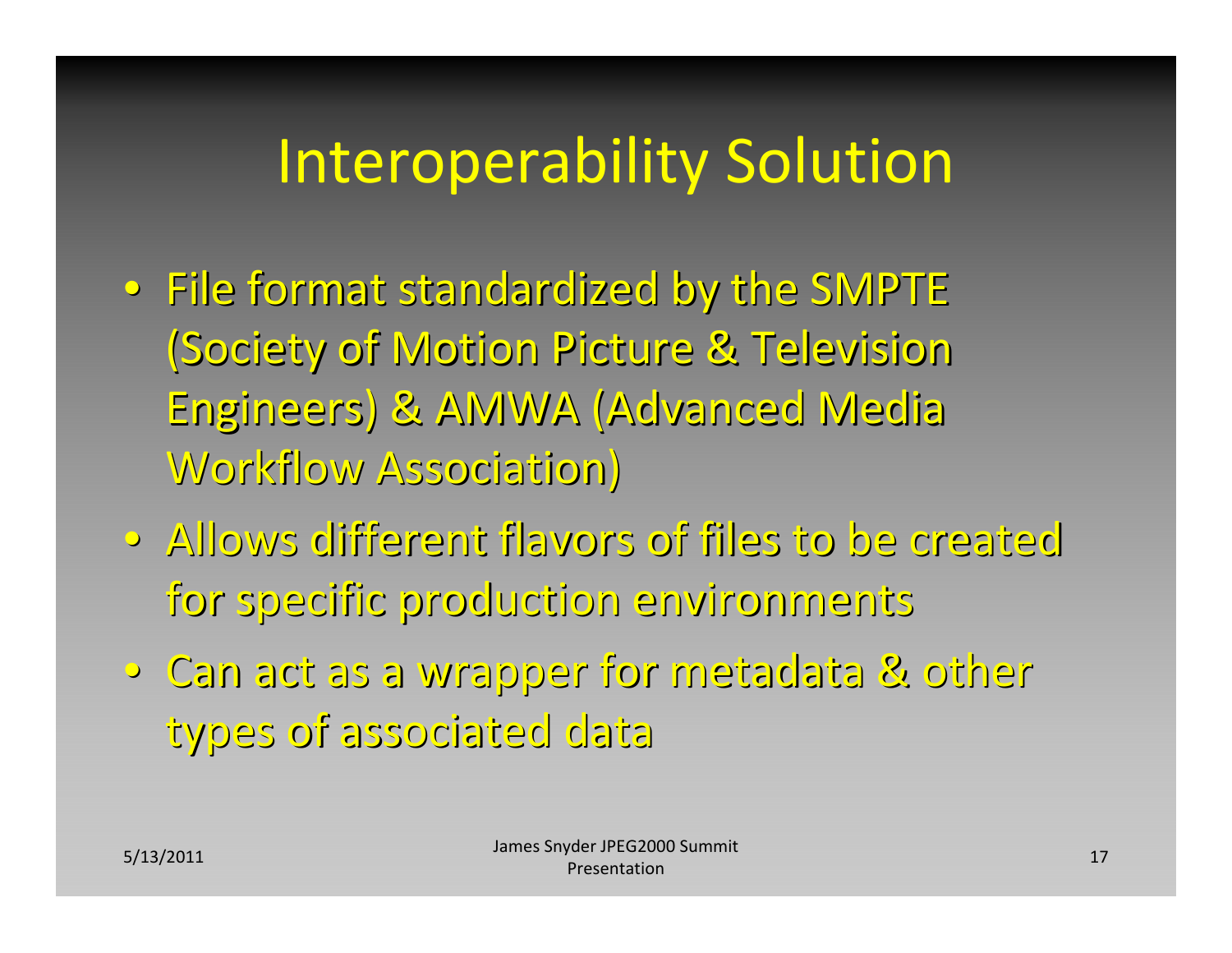# Interoperability Solution

- MXF: major categories are called "operational patterns" (OP)
- More focused subcategories are called "Application Specifications" (AS)
- Our version: version: OP1a AS ‐02
- Working Working on an archive archive ‐focused focused AS called AS ‐07 (aka AS ‐AP for Archiving Archiving and Preservation) Preservation)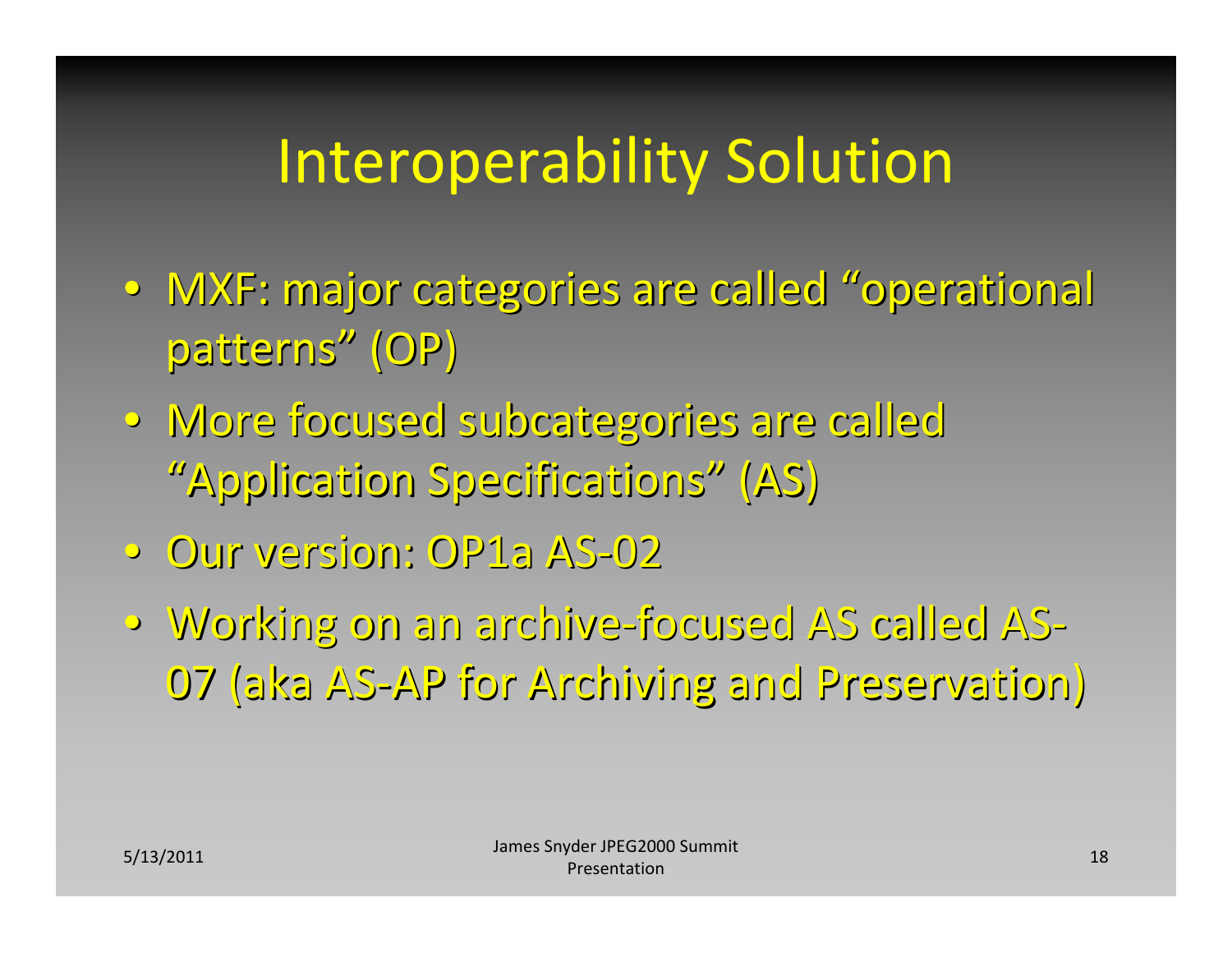#### How We Implemented

SAMMA

S/13/2011 **19** James Snyder JPEG2000 Summit **19 James Snyder 1986** Summit 19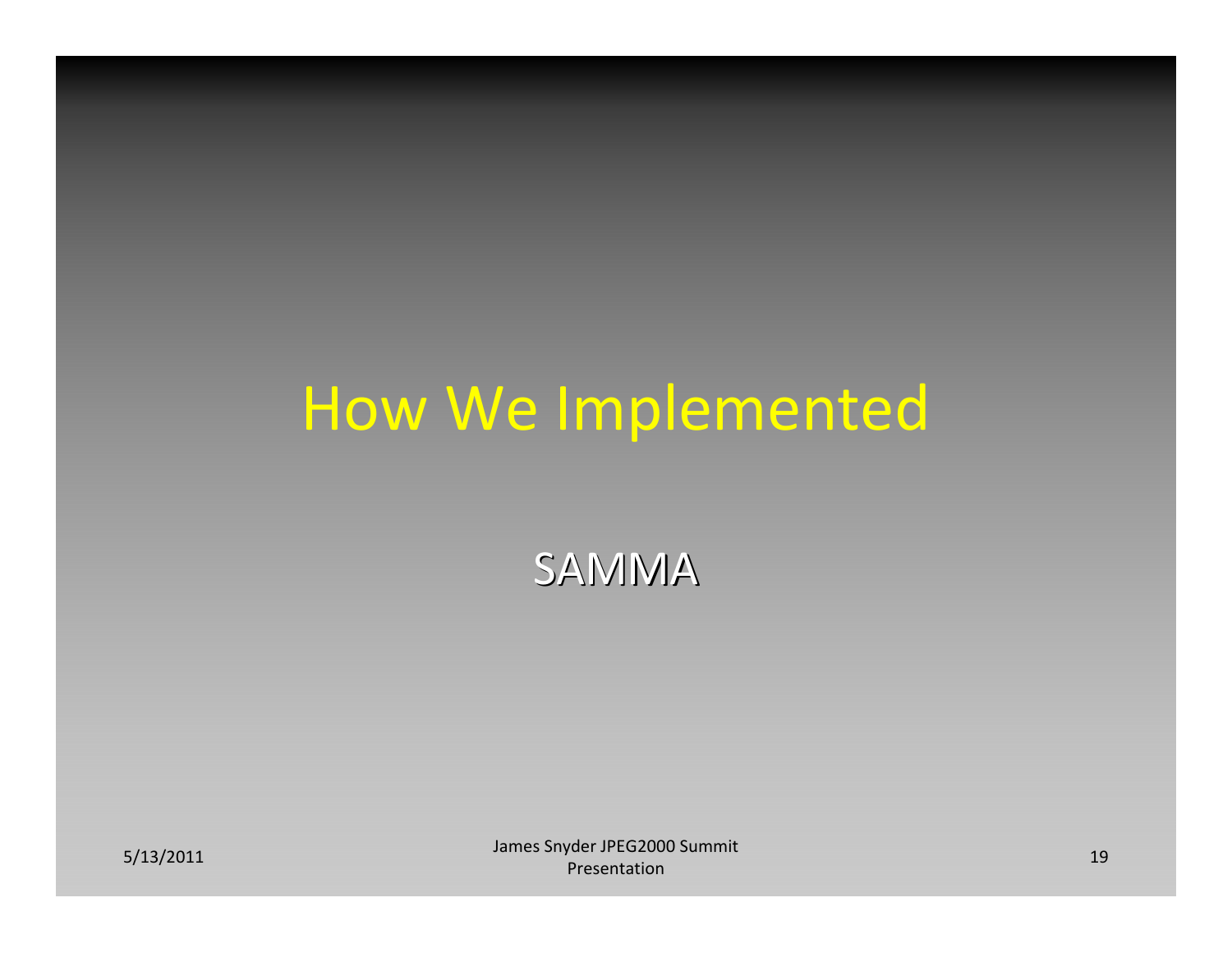# SAMMA

- $\bullet~$  The Library was a driving force in the creation of the first production model JPEG2000 lossless video encoder: encoder: the SAMMA Solo
	- –Can only do 525i29.97 525i29.97 and 625i25
	- –Produces Produces proxy files, but only in post‐encoding encoding process process
- 31 currently deployed at Culpeper
- •SAMMA Sync 'TBC' not really <sup>a</sup> TBC (time base corrector): corrector): it's <sup>a</sup> frame sync
	- –Can't correct correct the worst videotape videotape problems problems
	- Sometimes (rarely) injects artifacts into the video!
	- –We use the Leitch DPS‐575 TBC to correct correct our analog video problems. Corrects virtually any tape that can be read.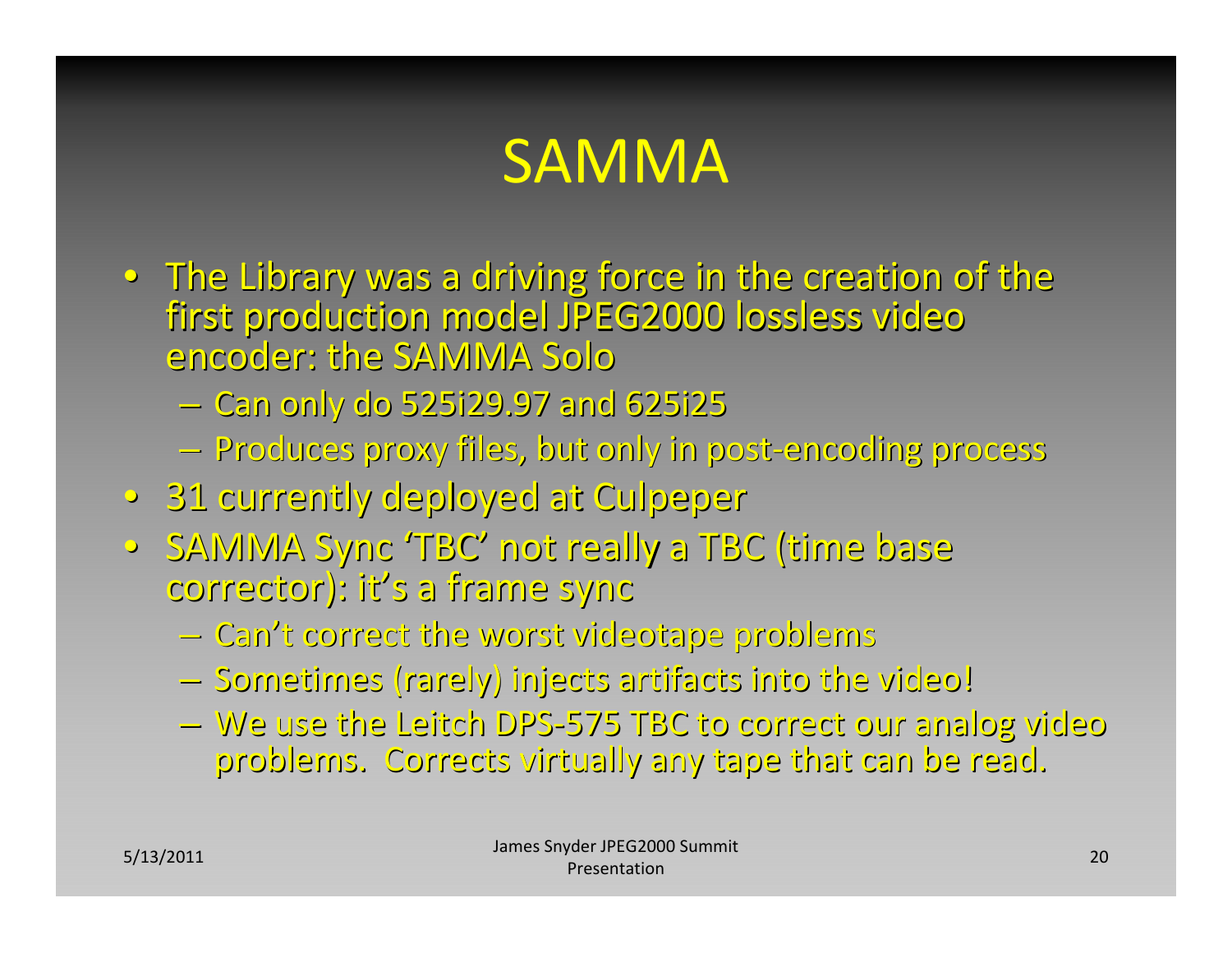#### SAMMA

- $\circ$  The updated HD model premiered at NAB this past April.
	- –Will encode both SD and HD and multiple multiple frame rates including including film frame rates
	- –New SAMMA Sync still not <sup>a</sup> TBC, but MUCH better than the first version version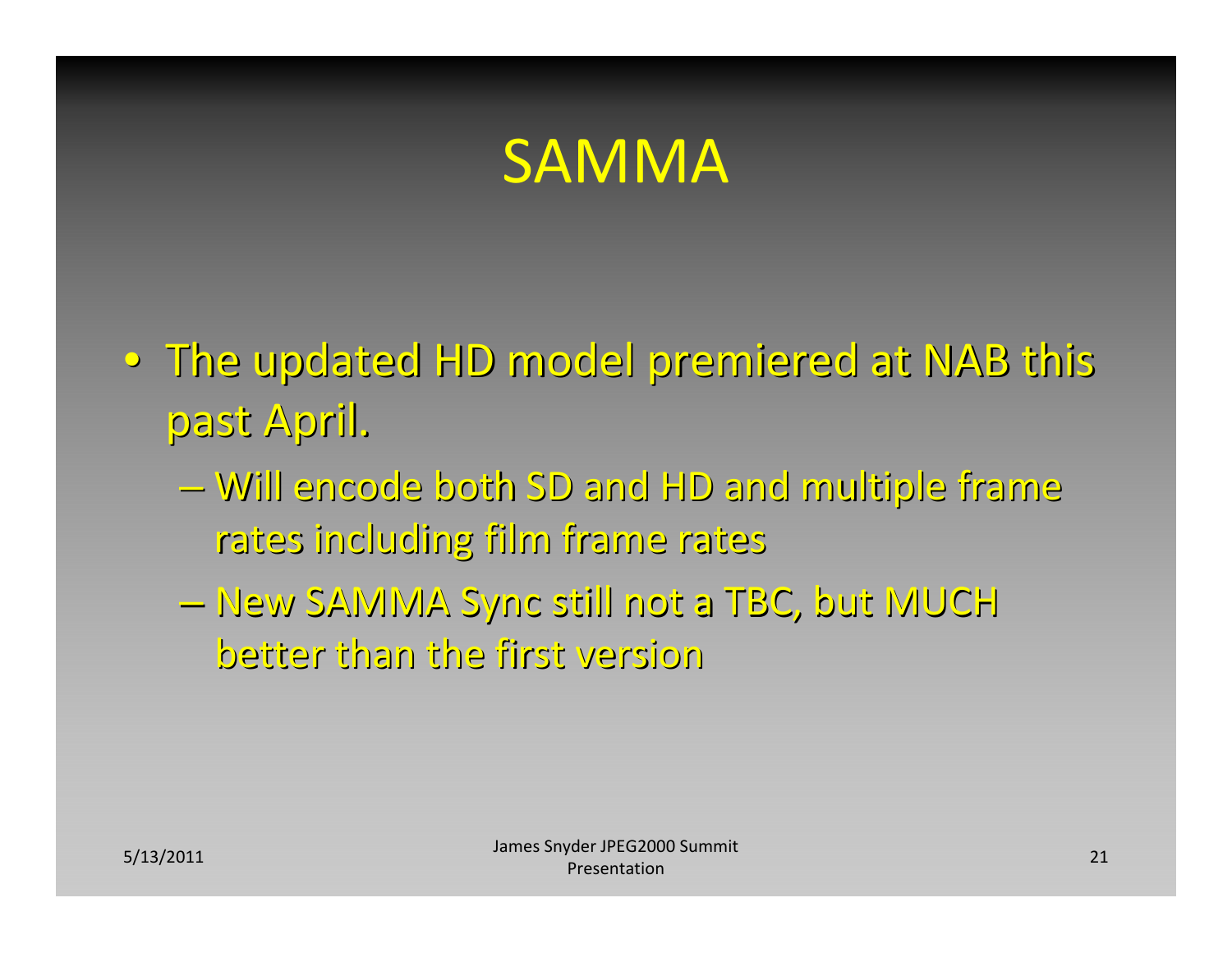# Vendor Diversity

• Omneon & Amberfin have teamed up to create a video server based solution where multiple encoders feed one server

– Can handle SD, HD & 2k at multiple frame rates

 $-$  We will be using this solution for Congressional video

- · OpenCubeHD currently shipping an encoding, editing editing and file creation creation platform platform
- DVS premiered 4k (up to 4096 x 3112) JPEG2000 Lossless Lossless editing editing and encoding encoding at NAB in April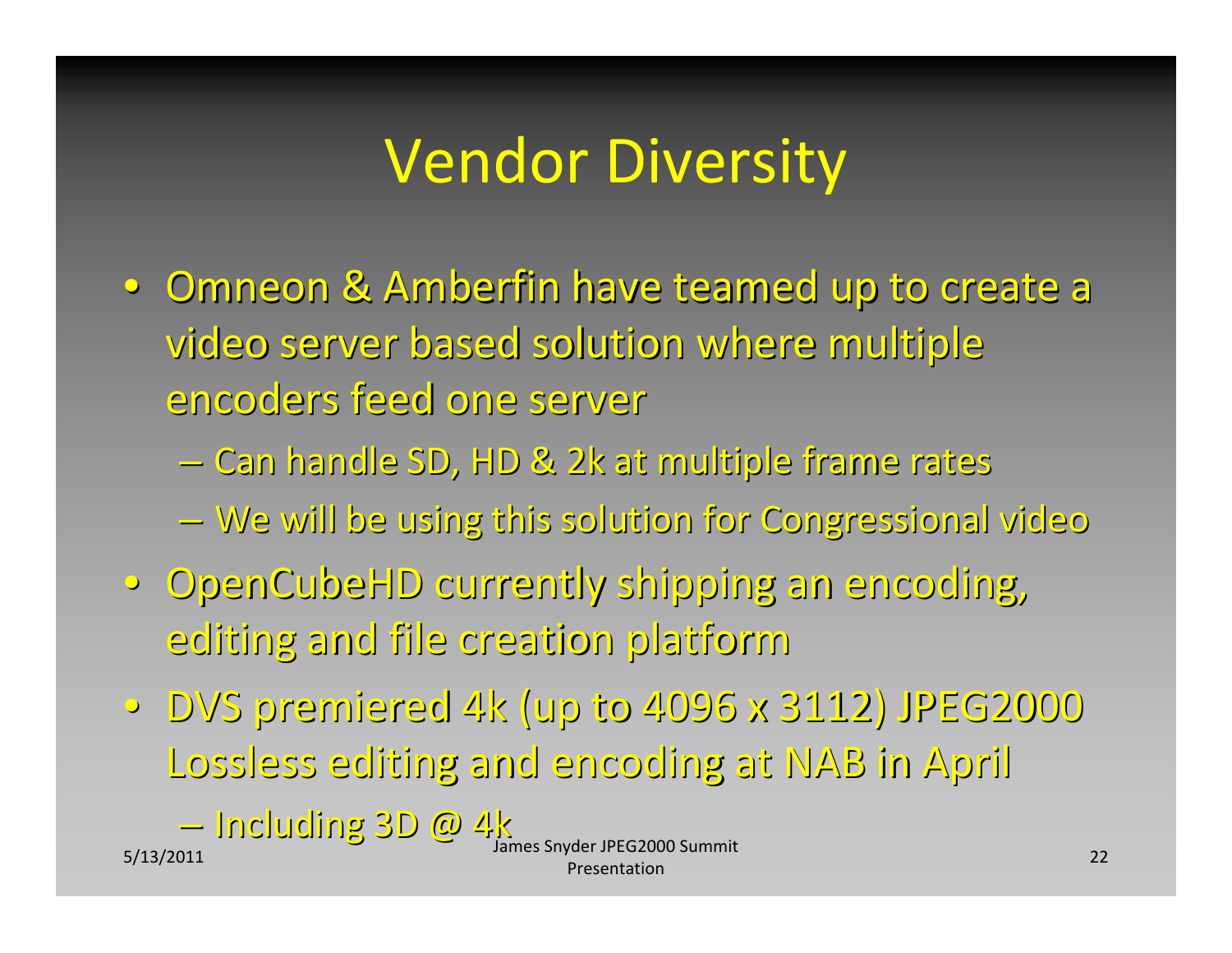### Feature Diversity

- $\bullet\,$  The entire production & distribution pieces are now in place:
	- $-$  Editing
	- –Encoding Encoding & file creation creation
	- –Metadata Metadata creation, creation, editing editing & insertion insertion
	- –Proxy file creation creation at the same time
- •Everything Everything up to 3D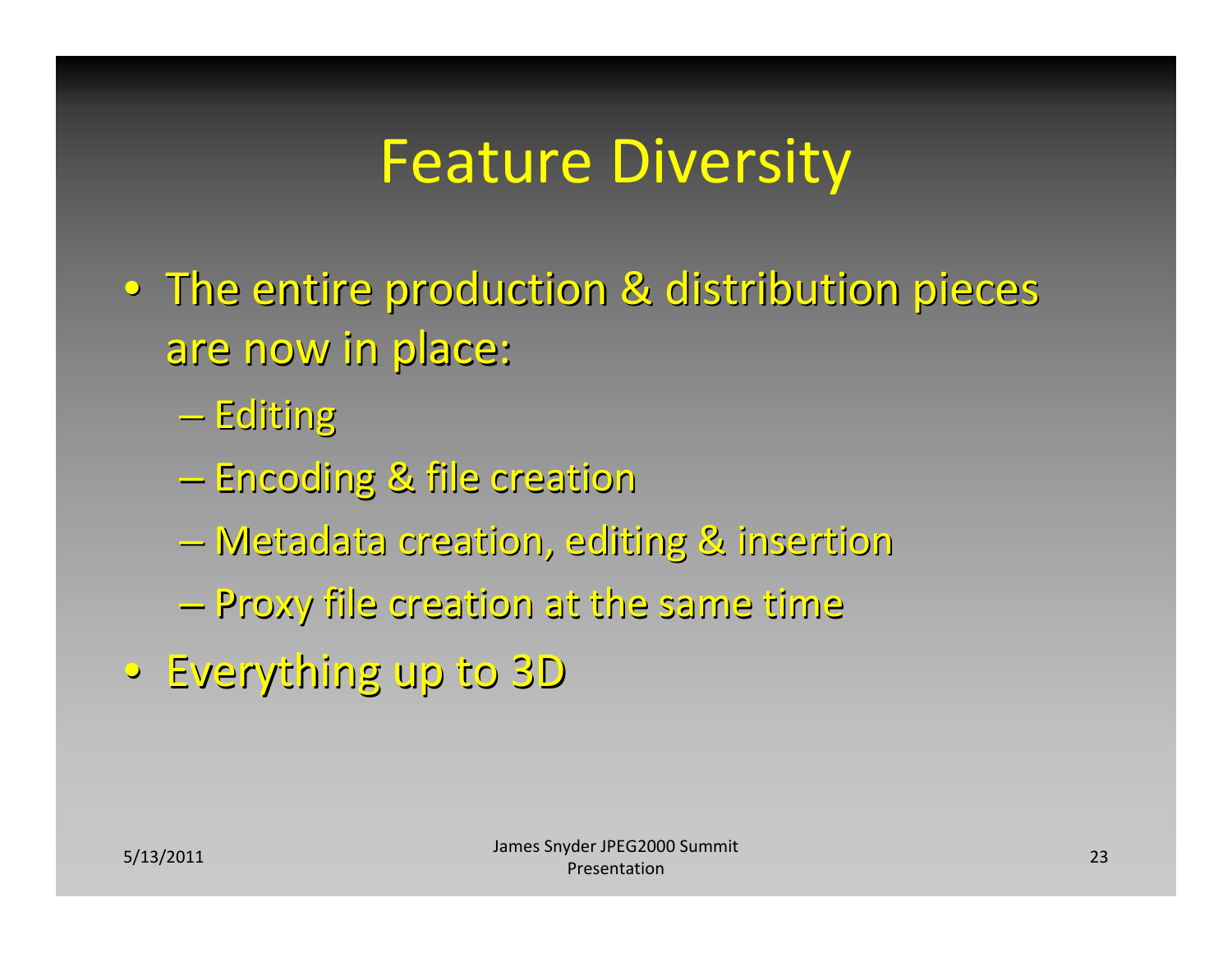### Future Needs

- Real time 4k encoding and decoding
- Encoding beyond 4k
	- –2011 NAB vendors vendors had UHDTV and 8k film scanning as proposed or shipping products on the show floor
- •Encoding Encoding of the new color spaces being proposed
- •Finalize Finalize metadata metadata needs: creation, creation, editing editing & insertion insertion toolkits toolkitsin MXF files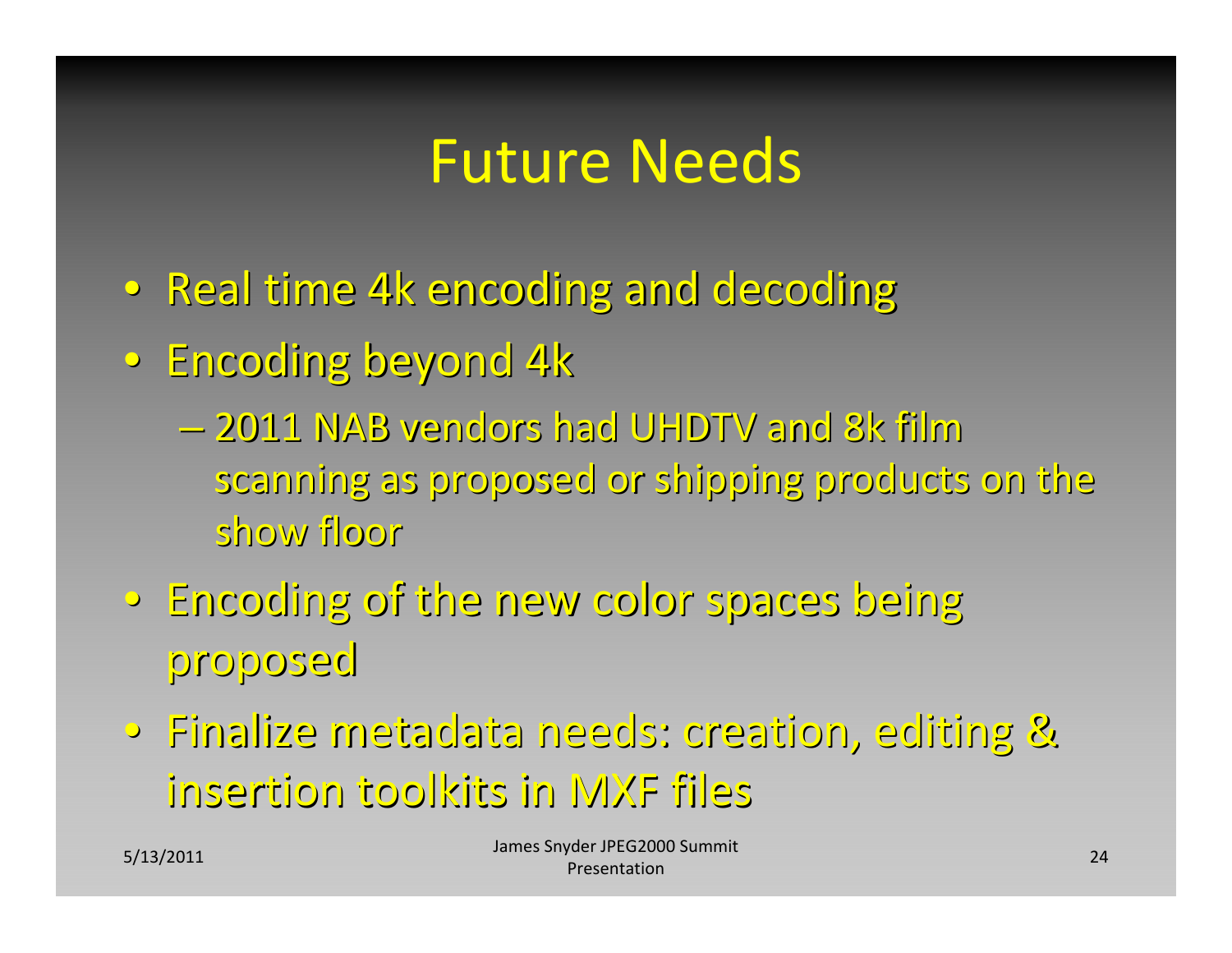### We're Not the Only Ones

Digital Cinema standardized on MXF for the distribution of Digital Cinema Packages to theatres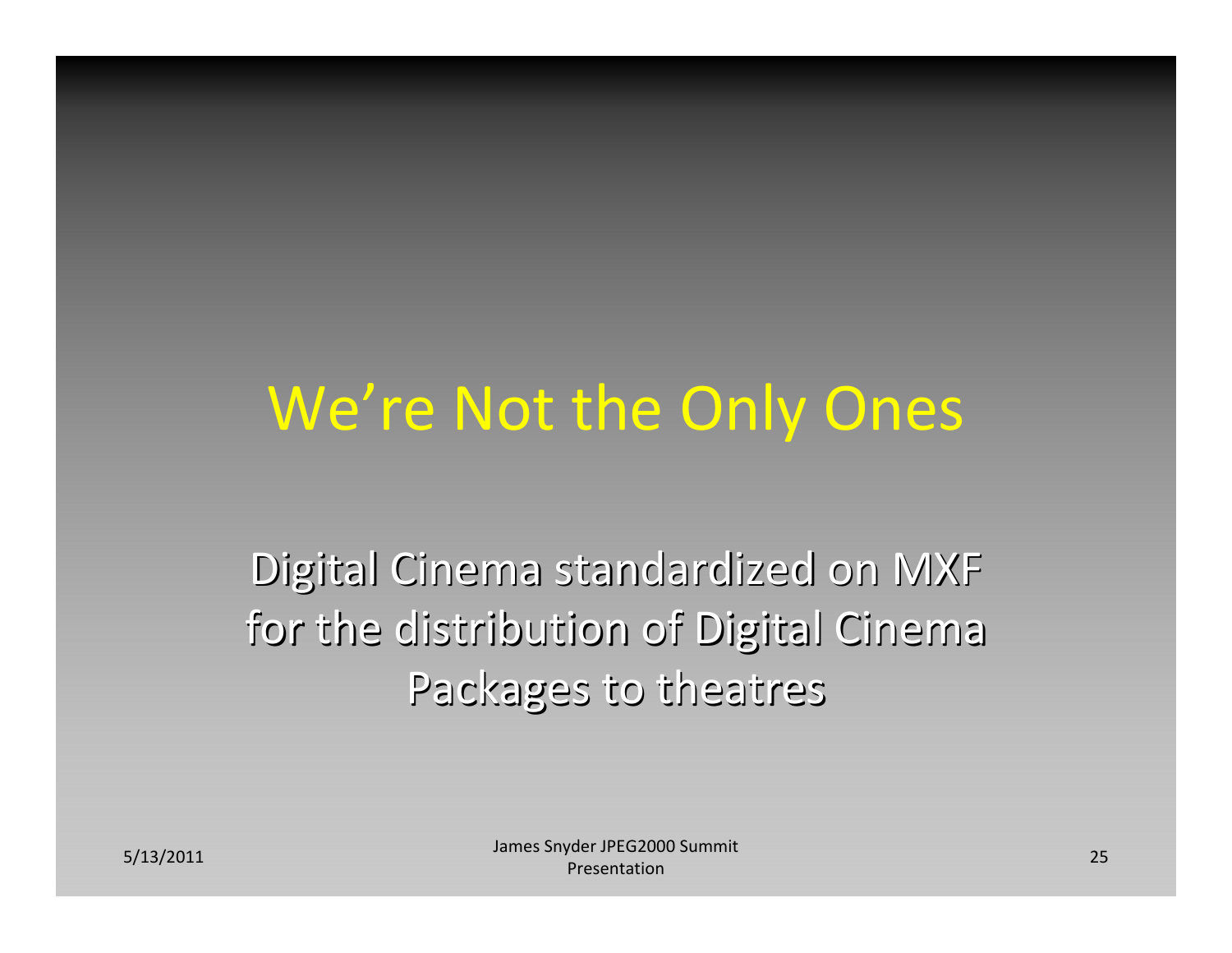

#### The goal is to QC every file we produce

S/13/2011 **26** James Snyder JPEG2000 Summit 26 James Snyder 10 Material process of the USA District Control of the Presentation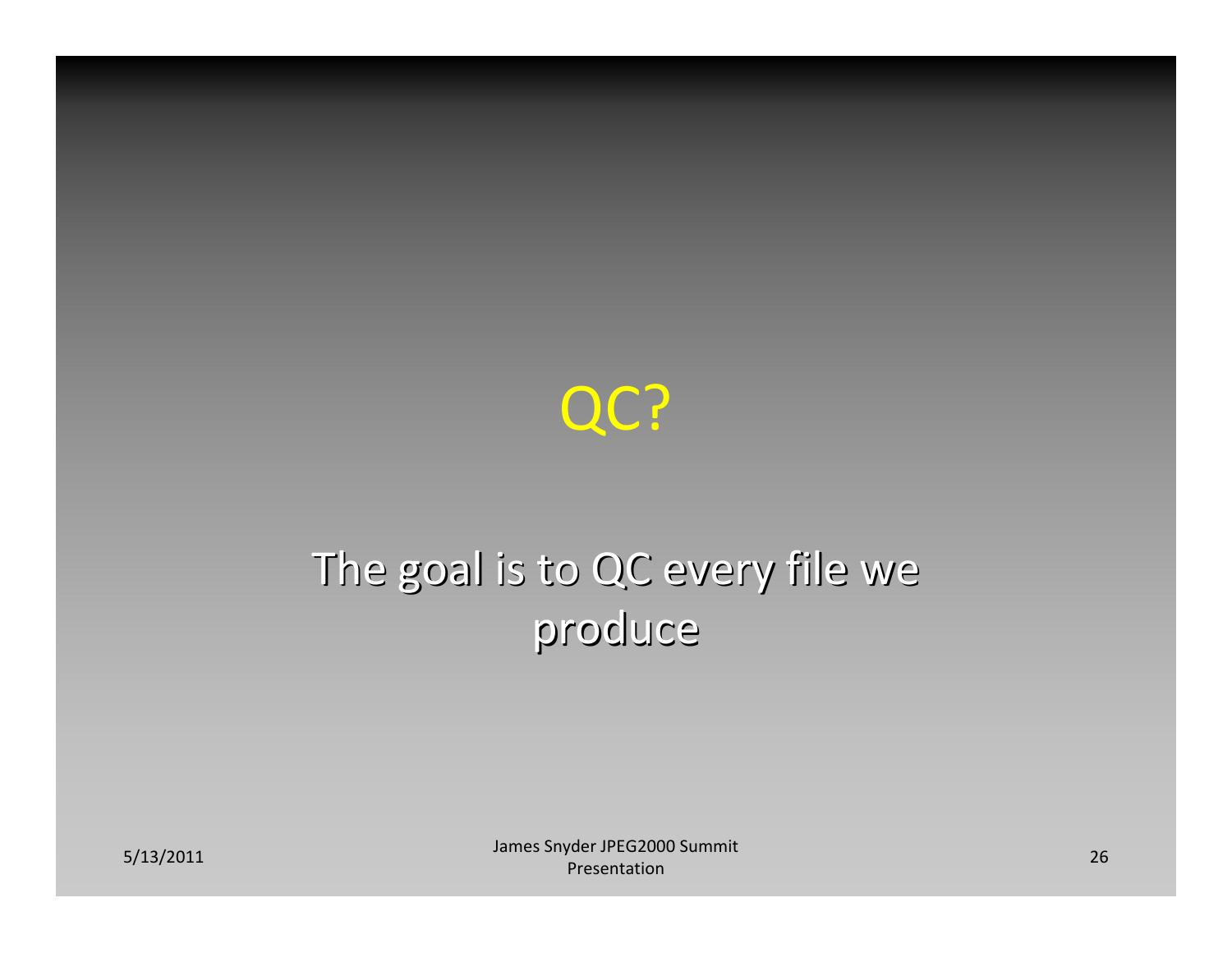## Automated Software

- · Interra Baton has a mature JPEG2000 Lossless automated QC package
	- Real time still a challenge; depends on computational computational power
	- $-$  We will be implementing this solution this year
- •Tektronix Tektronix Cerify is not quite as good as Baton, but getting getting better
- •Digimetrix Digimetrix premiered premiered their package package at April's NAB and it shows promise promise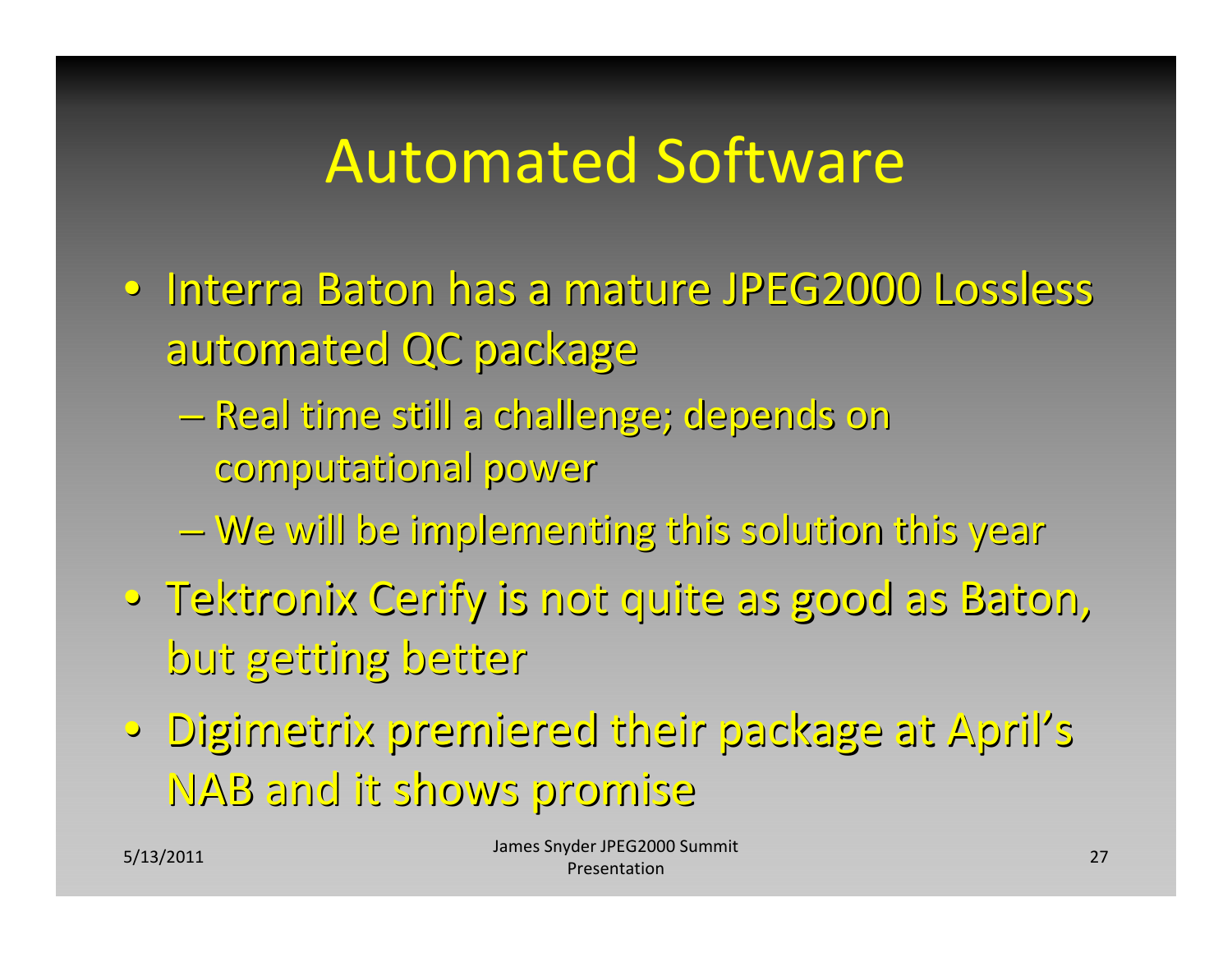#### Error Detection

How do we know the files are good throughout the system, or later on?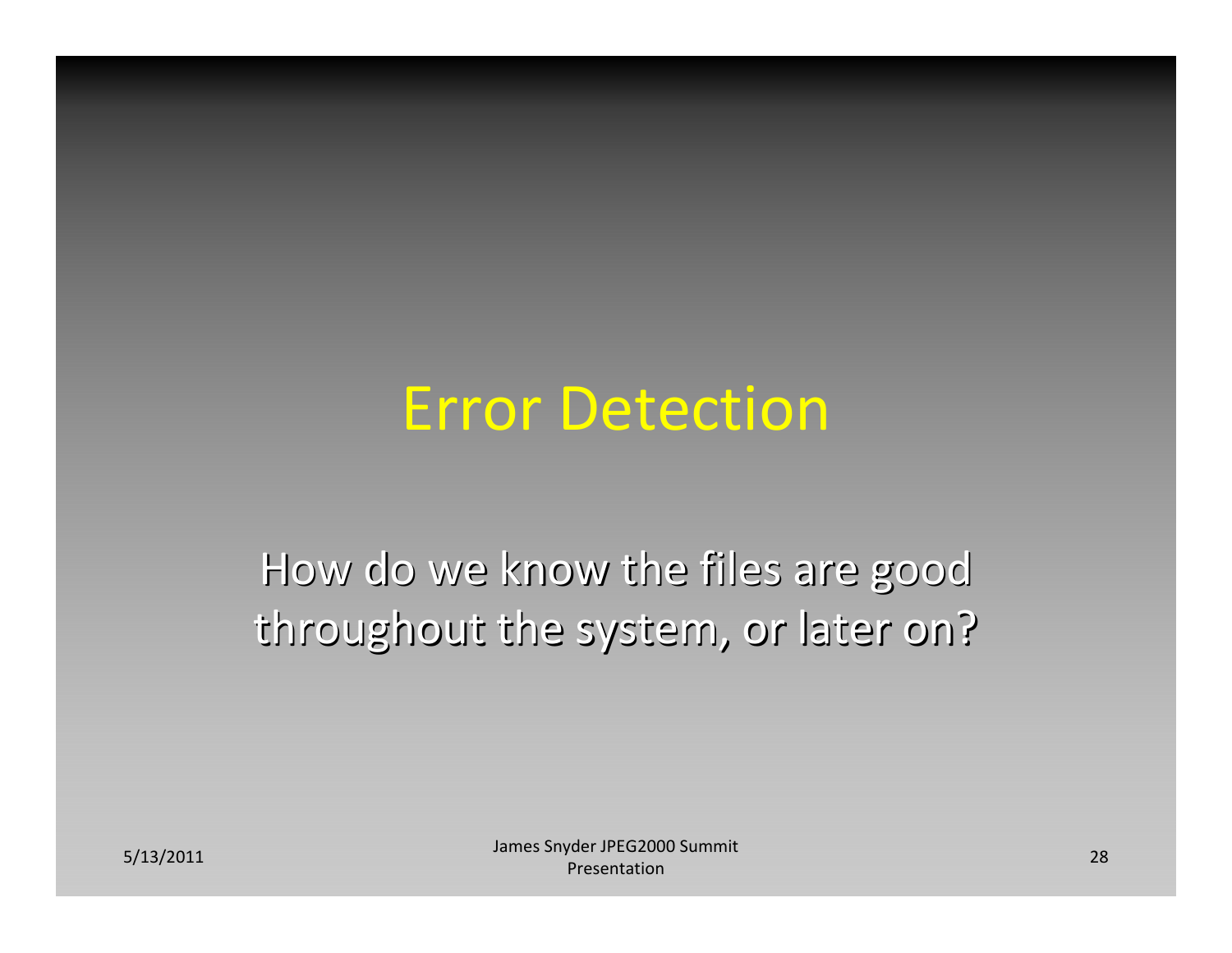## SHA‐1 Checksum

- Cryptographic Hash Checksums are designed to identify one bit flip in an entire file
- $\circ$  SHA-1 can accurately identify 1 bit flip in file sizes up to 2<sup>61</sup> -1 bits
- $\bullet\,$  First year of production: 800 TiB in the archive: archive: no bit flips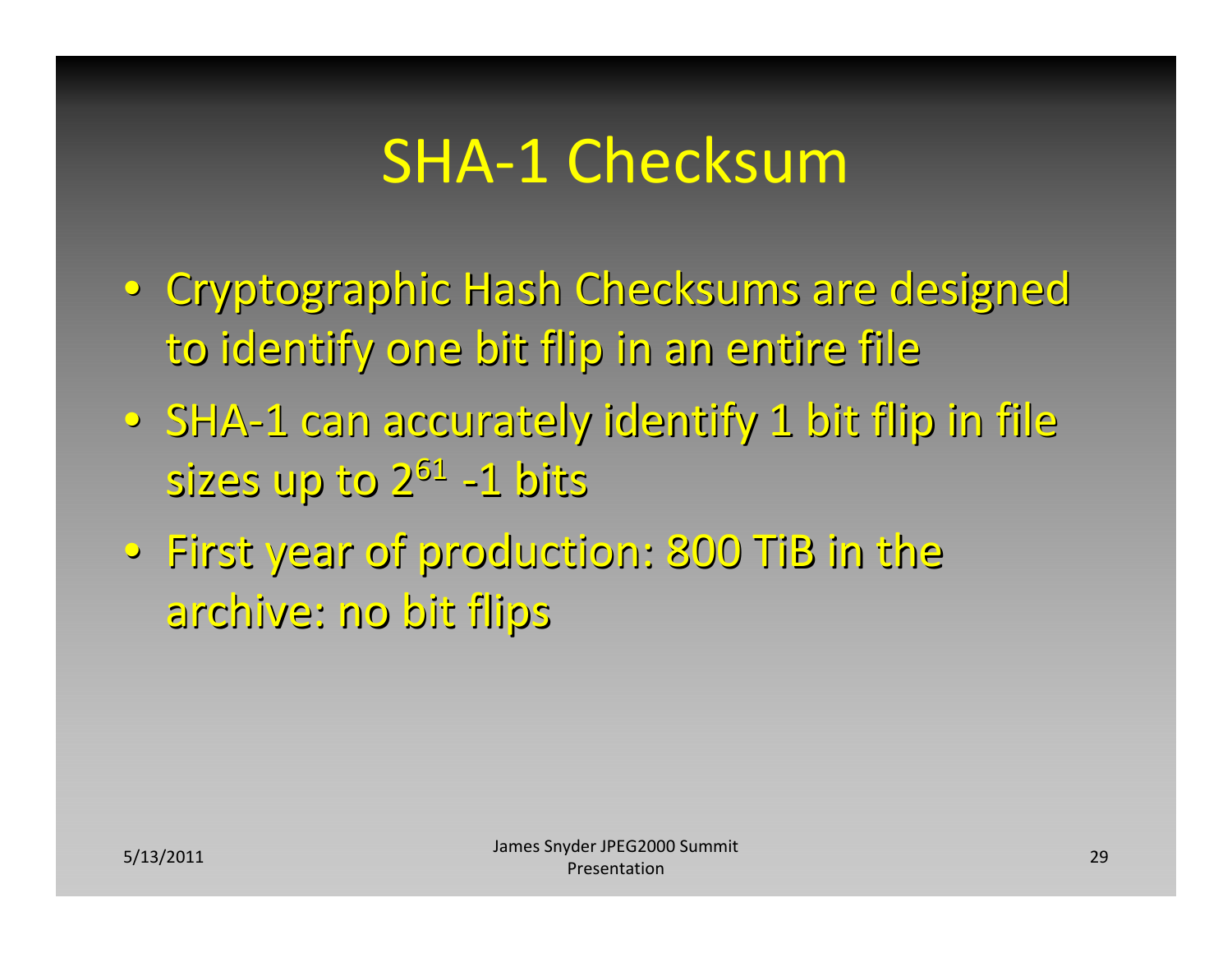# Where Do We Store All This Material?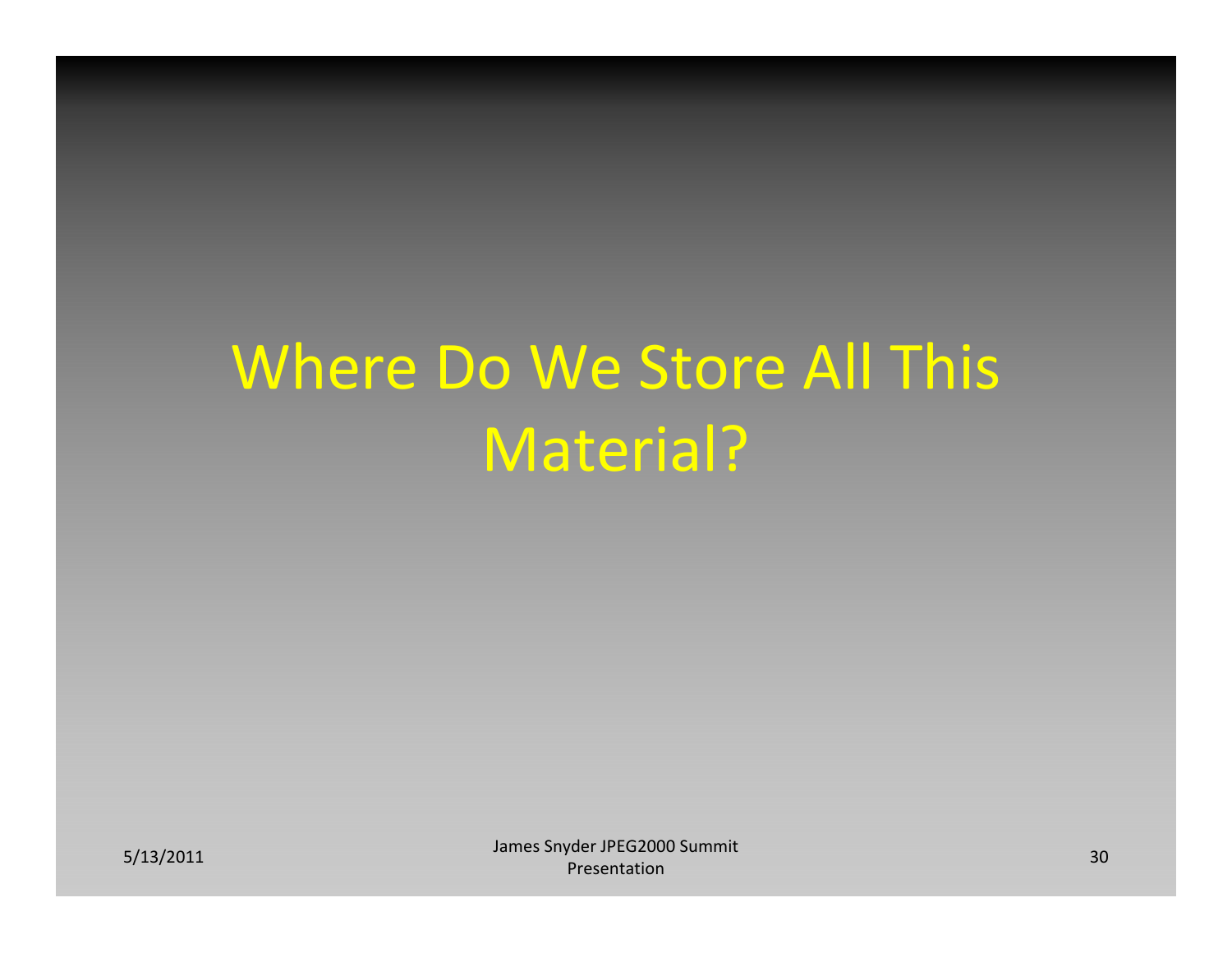# Our Digital Repository

#### •200 TiB SAN

- Staging area for transmission to backup site and the tape library
- $-$  Backup site has identical SAN & tape library
- •Tape library library
	- StorageTek SL-8500 robot with 9800 slots currently installed; 37,500 total slots planned planned by ~2015 (expansion (expansion depends depends on requirements) requirements)
	- Currently using T10000-B tapes with 1TiB/tape current capacity (9.8PiB available; 37.5PiB total as designed)
	- Moving to new T10000-C tapes @ 5TiB/tape (eventually 49PiB available; 187.5 PiB total as designed)
	- –Upgrade Upgrade path to ~48TiB/tape ~48TiB/tape by ~2019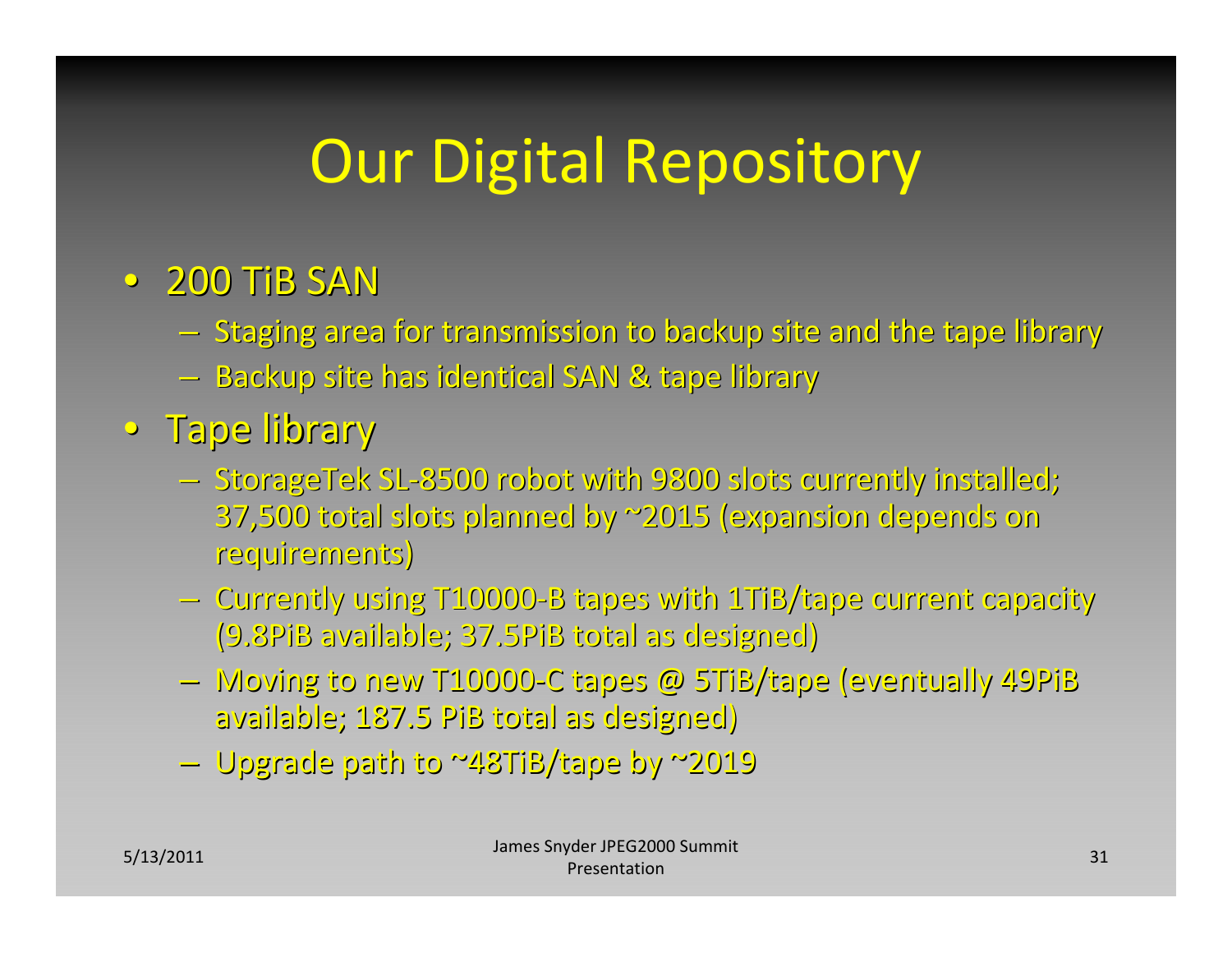# The Digital Repository

- •SAM‐FS file system
- $\,\circ\,$  1.35 PiB on tape as of Monday (5/9/2011)
- Increasing at approx. 20-40 TiB/week
	- –80‐100 TiB/month
	- $-$  60% of each month's production is JPEG2000 MXF files by data throughput throughput
	- –20% of month's output is JPEG2000 JPEG2000 MXF by file count
	- –Total of 29,400 JPEG2000 JPEG2000 files as of 5/9/2011 5/9/2011
- •First ExiB anticipated anticipated around or after 2020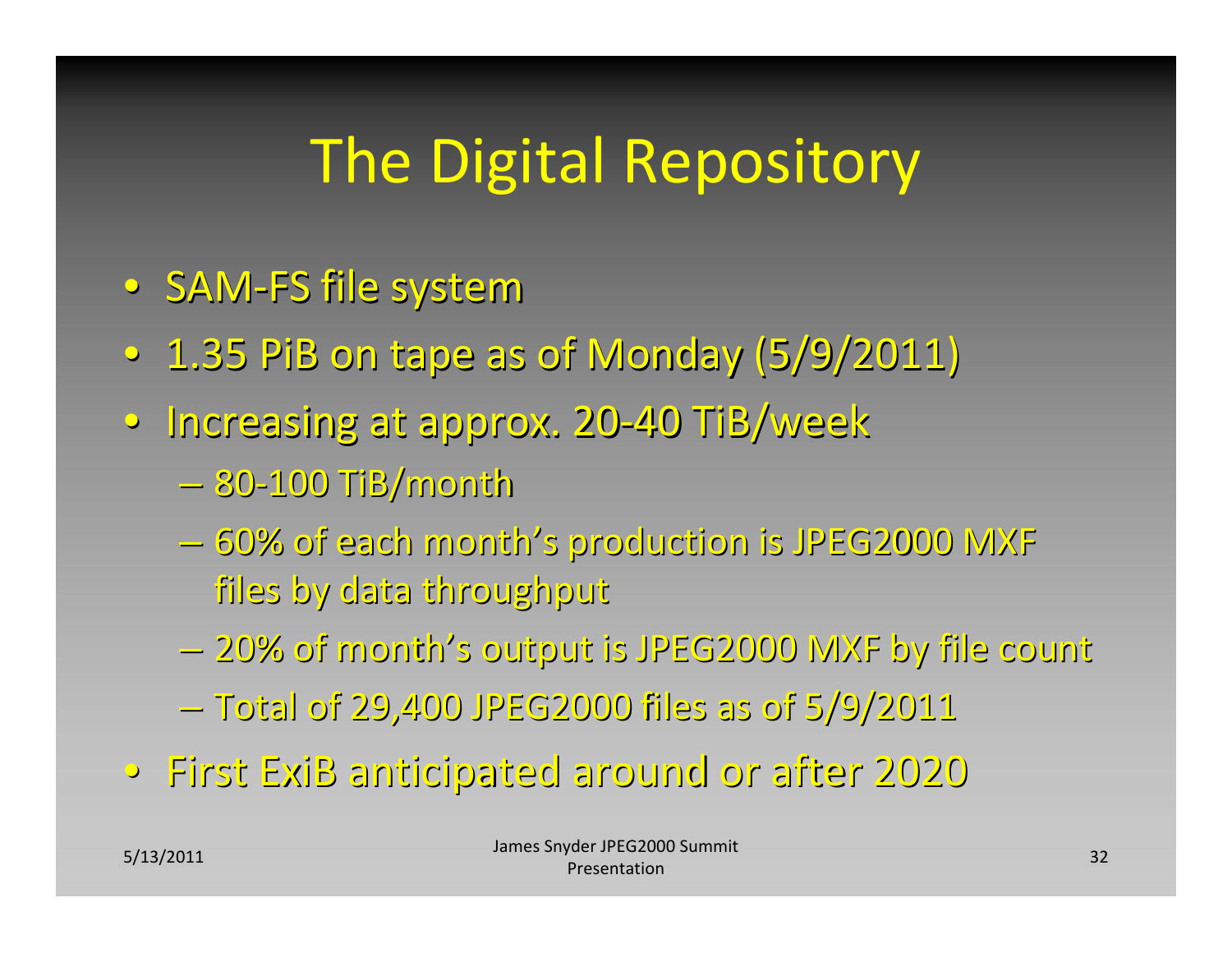### Why T10000 tape?

Bit error rate matters!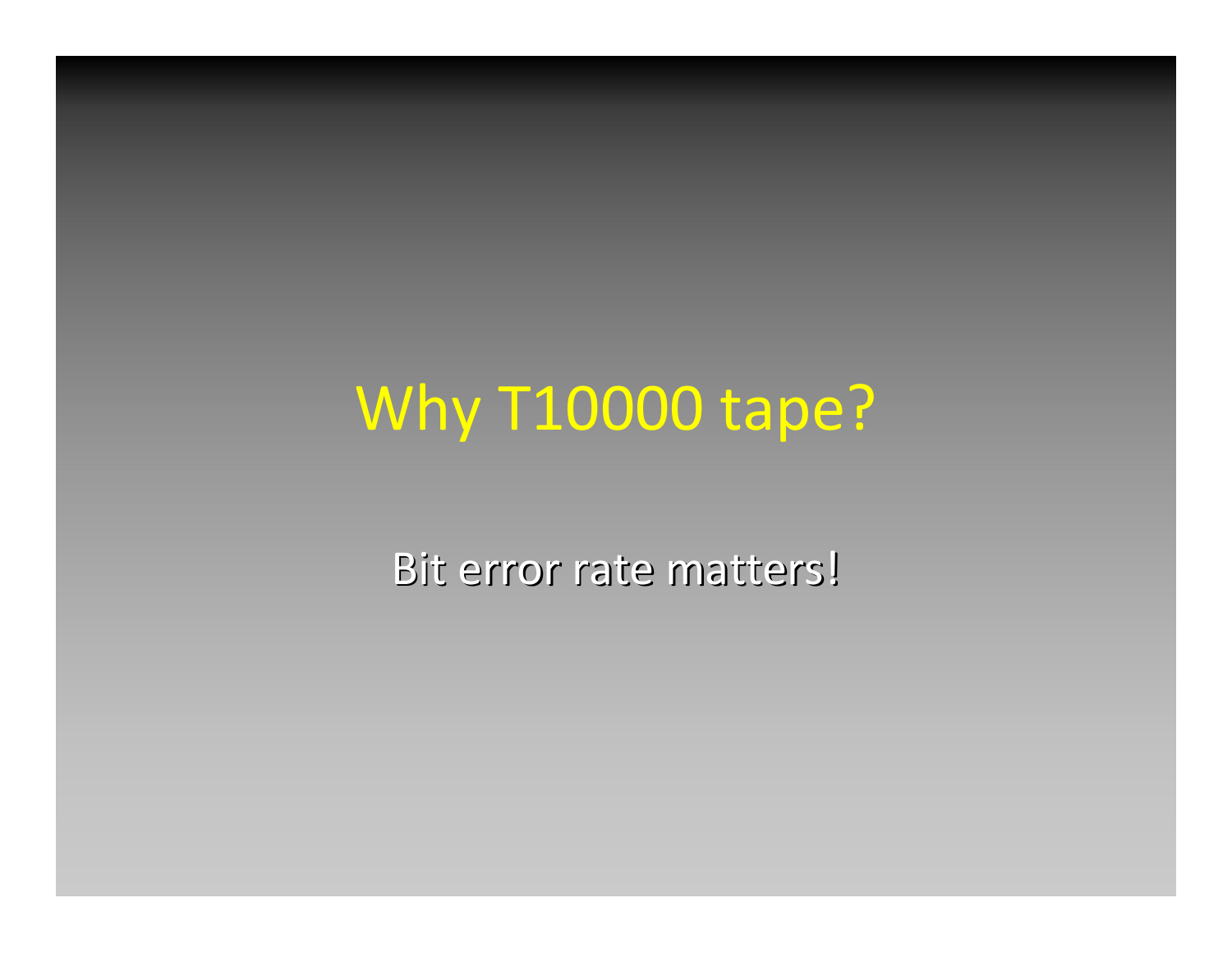# Digital Repository Requirements

- Data is effectively a permanent data set – This is America's cultural archive
- Archive contents must stand on their own (no external databases required to know all about a file)
- •Must be file format agnostic agnostic
- •Must be scalable scalable to very large size (EiB+)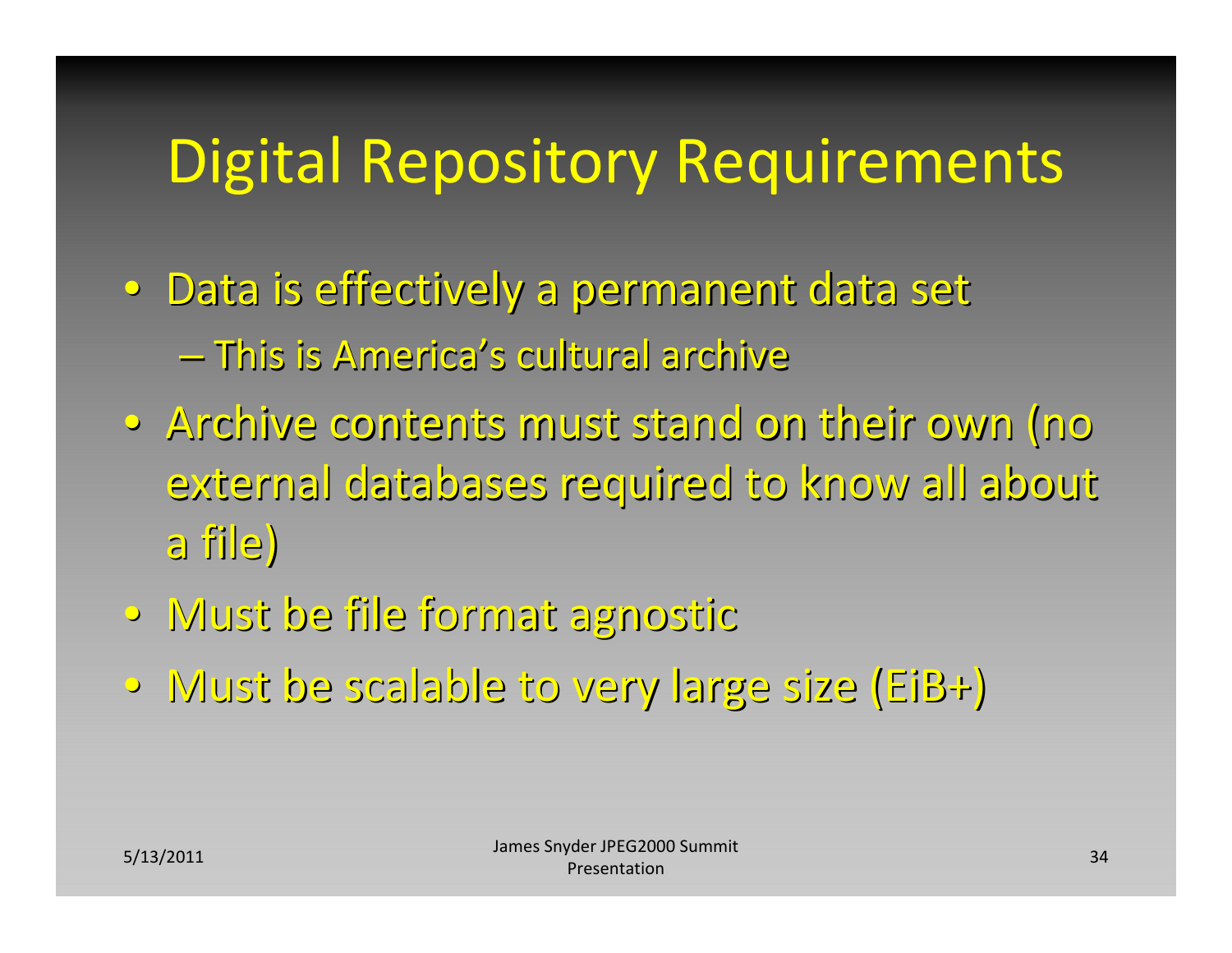#### Bit Error Rate Matters!

- •When you get to the PiB level:
- $\sim$   $10^{-17}$  bit error rates is GiB of errors in your repository!
- $\circ$  T10k has best current error rate:  $10^{-19}$
- $\bullet\,$  All other storage: currently the best is  $10^{-17}$ –2 orders of magnitude magnitude worse error rate!
- •When you are migrating migrating every 5‐10 years your entire library, BIT ERROR RATE MATTERS!!!!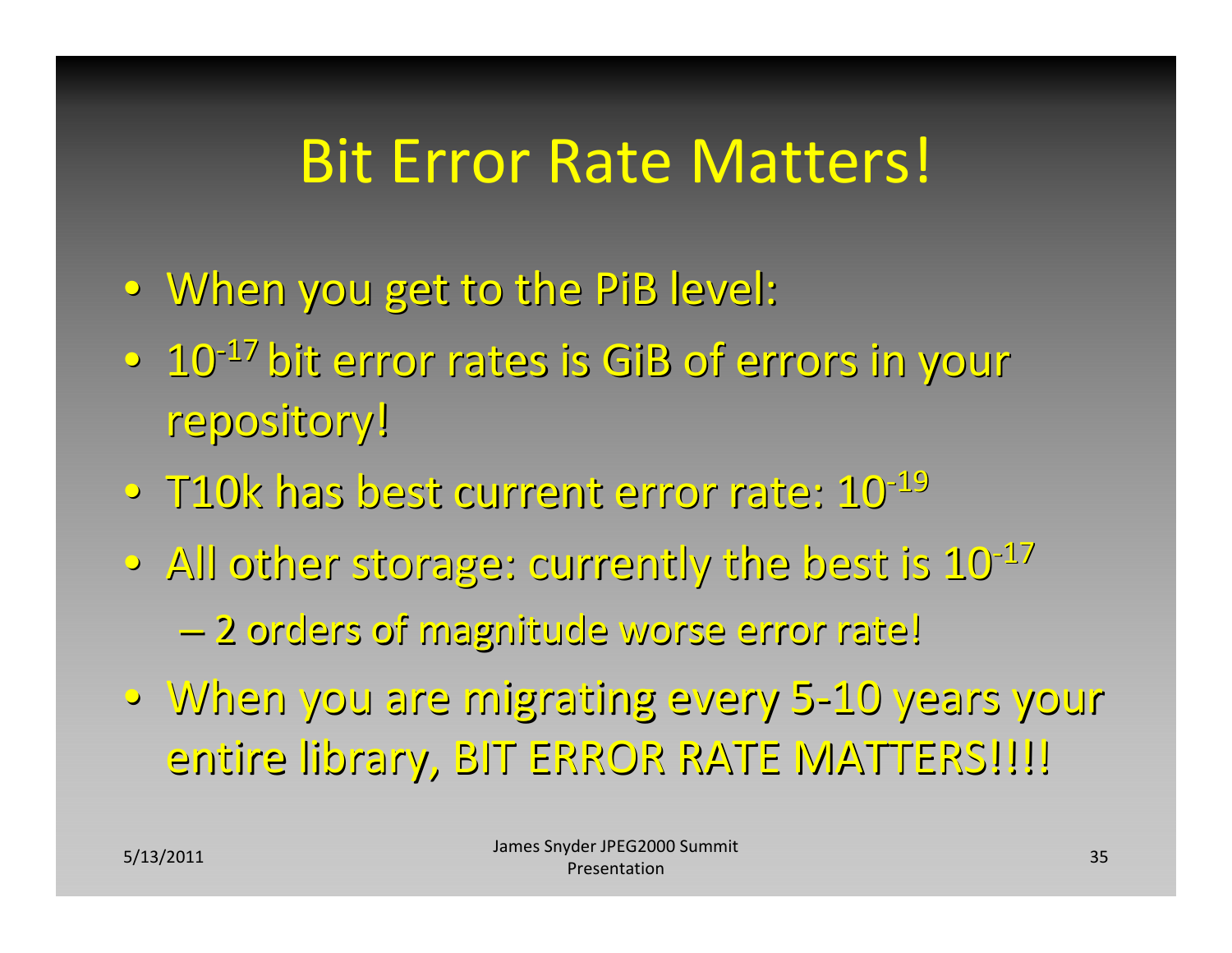#### Issues

- $\bullet~$  Most commercial IT equipment has bit error rates of 10<sup>-14</sup>, including Ethernet backbone equipment: what good is storage BER of  $10^{-17}$ when your system's best BER is 10<sup>-14</sup>
- How often to check data integrity?
	- –Continuous Continuous above <sup>a</sup> certain certain size
	- –Reading Reading the data can also damage it!
- •How often to migrate? migrate?
	- –Individual Individual files: every 5‐10 years (we think)
	- Subject to verification!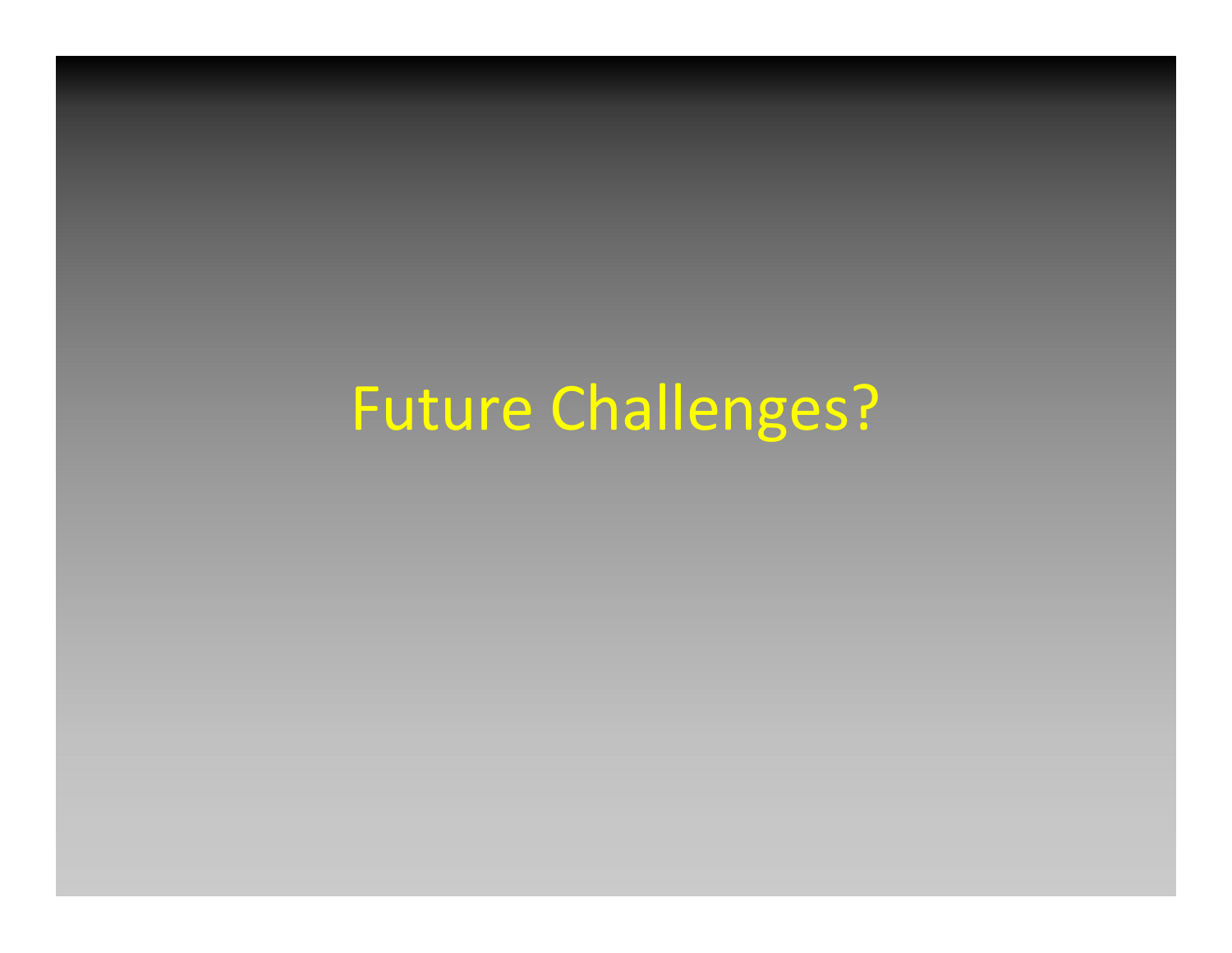- New production systems coming online:
	- Congressional video archiving: 2-5 PiB/year?

• 3300 hours x 720p59.97 HD/year

- Born Digital file submissions: 2-5 PiB/year?
- •HD video encoding encoding now possible possible
- •Live Capture Capture system coming online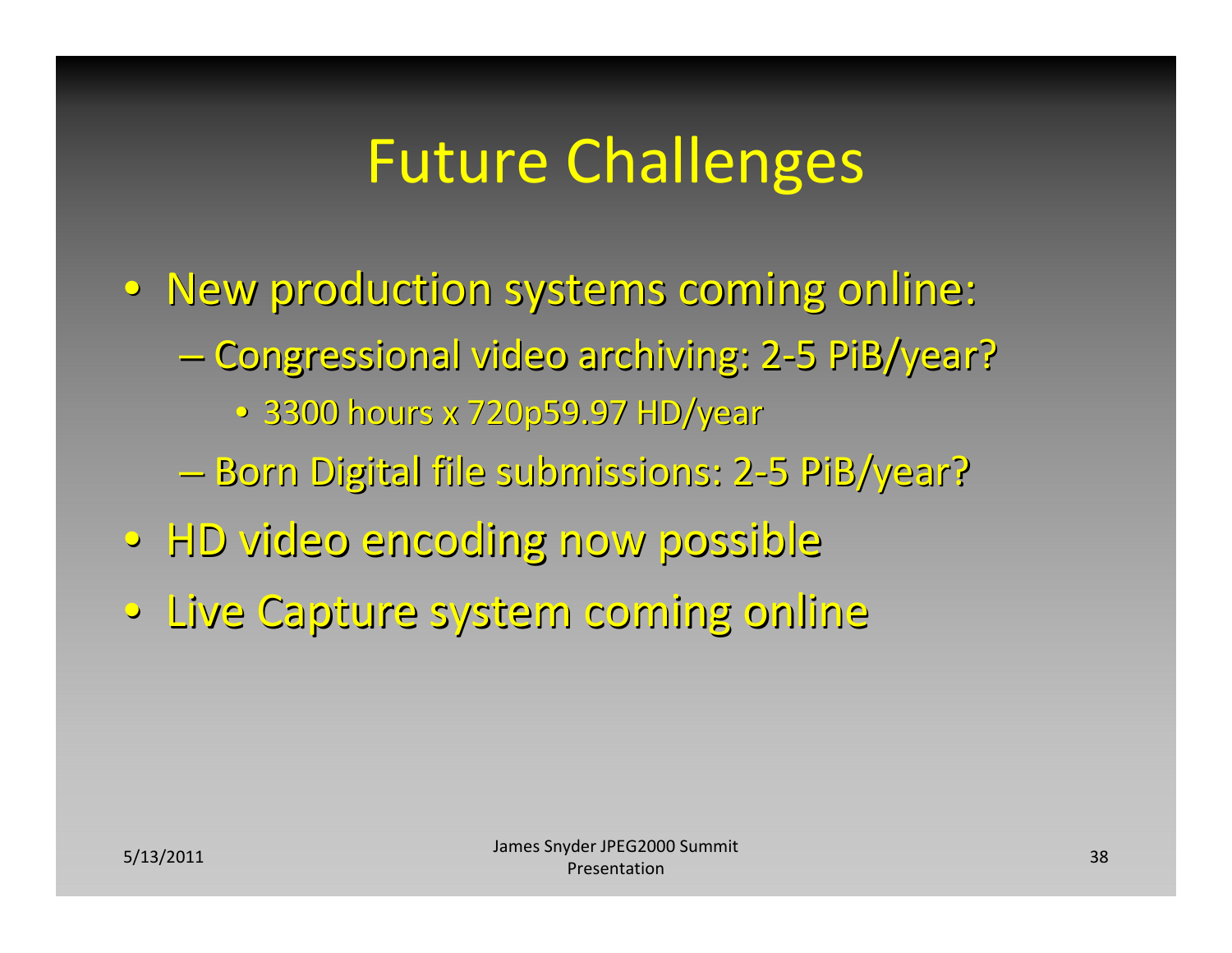- Standards work continues on…
	- SMPTE AXF proposed standard for media-agnostic file definition
	- SMPTE/AMWA MXF Application Specification for media files with extra metadata metadata & associated associatedessences essences enabled enabled
	- –Update the MXF standard standard to properly properly define JPEG2000 interlace vs. progressive video cadence
	- –Work with AES, SMPTE, AMWA, AMPAS & others on defining defining <sup>a</sup> complete complete set of metadata metadata standards standards (or at least templates!)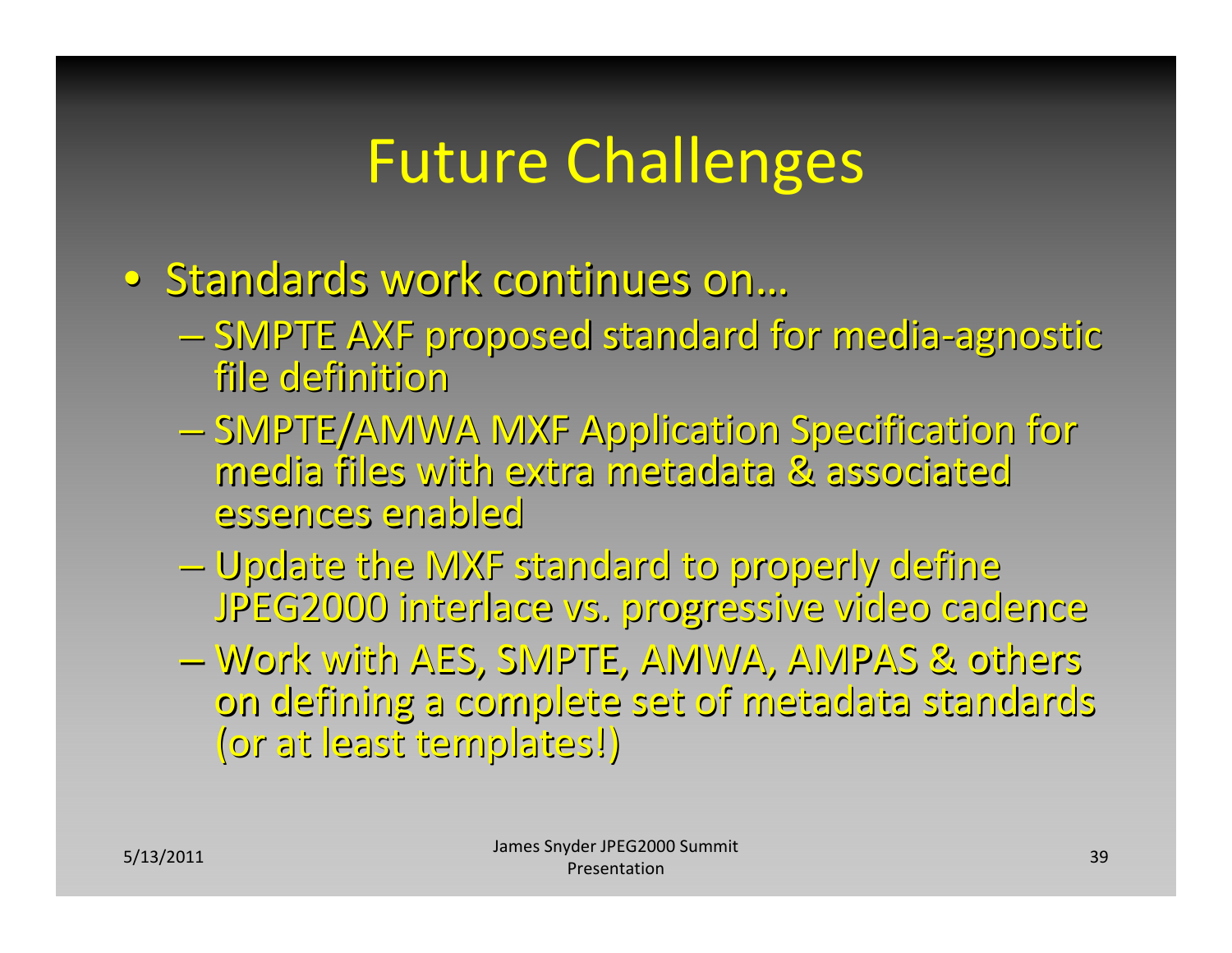- Film scanning:
	- Real time 4k film scanners with non-bayered imagers
	- $-$  Test 8k film scanning for 35 $\rm{mm}$
	- –Develop Develop mass‐migration migration capabilities capabilitiesfor our 255 million million feet of film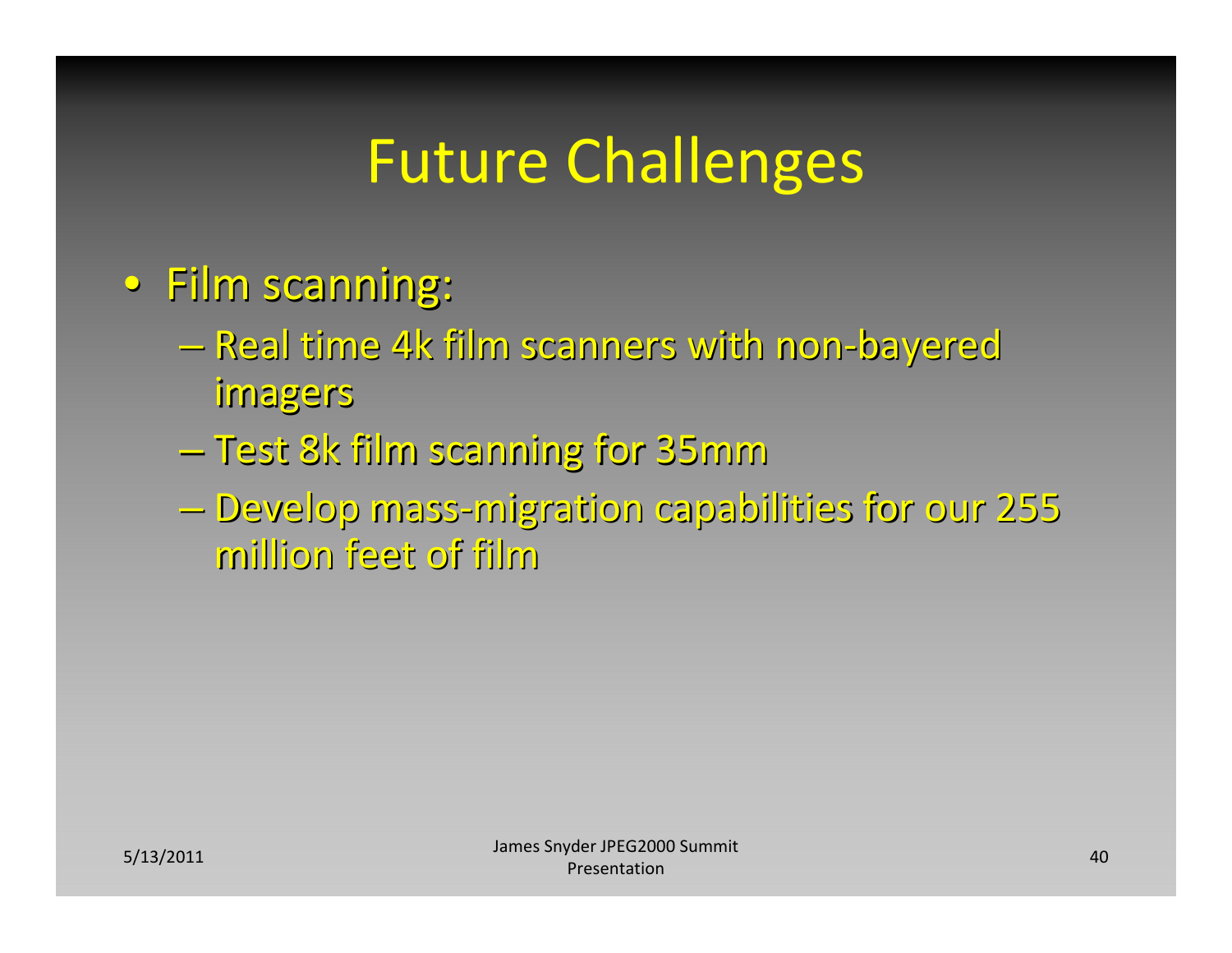- Finding enough equipment to keep the migrations going
- Growing the Digital Repository into the exabyte realm…and beyond?
	- $\bullet$  -Not that far away!
- · Developing the knowledge and training needed to make sure the 2-4 GENERATIONS of employees working on this project are adequately trained with proper documentation
- •Getting Getting the most bang for the bucks spent
- •Funding Funding (IE finding finding the bucks to spend)